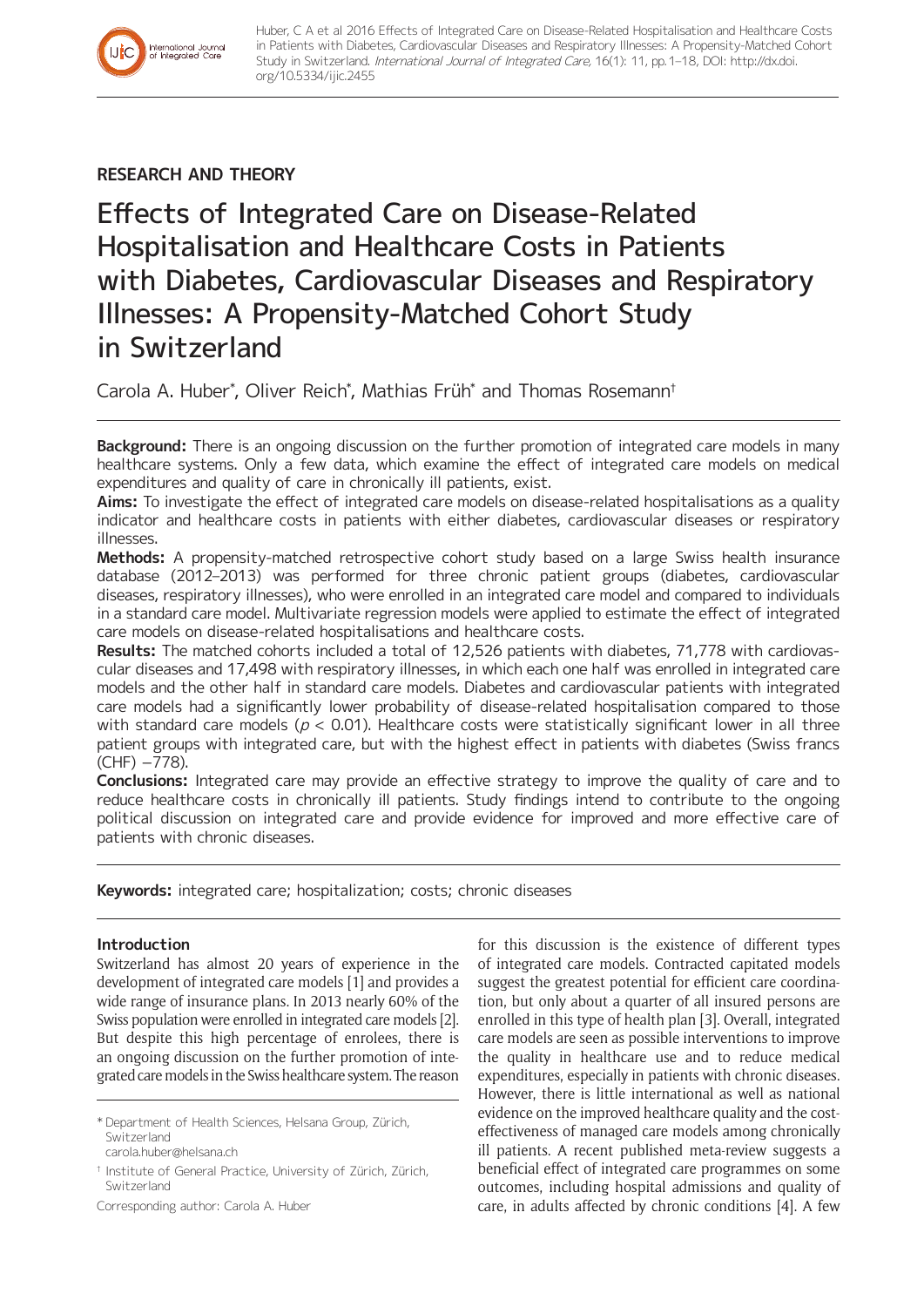reviews reported reduced costs [4]. Since the existing studies were often performed in fully integrated healthcare settings (e.g. US health maintenance organisations), the results are not directly transferable to other healthcare settings. In Switzerland, only a few studies investigated the effect of integrated care on medical expenditures and healthcare use. These suggested an economic efficiency of selected integrated care models in different Swiss healthcare settings, exist [5–10]. Furthermore, little is known about the effect of integrated care on the quality of care, especially in patients with chronic diseases [10, 11]. The implementation of integrated care exerts great potential for coordination advantages and is, thus, particularly useful for patient groups suffering from highly prevalent chronic diseases. There is strong evidence that diabetes mellitus, cardiovascular diseases and respiratory illnesses are one of the most prevalent and costly chronic diseases worldwide [12–14]. Chronically ill patients have a high probability to be hospitalised and to incur high medical costs. The management of these patient groups can be seen as an effective strategy to avoid hospitalisations and to reduce healthcare costs.

This study aimed to assess the impact of integrated care models on hospital admissions and to determine potential cost reductions from integrated care in patients affected with highly prevalent chronic diseases including diabetes mellitus, cardiovascular diseases and respiratory illnesses. Using a propensity-matched retrospective cohort of patients with diabetes, cardiovascular diseases and respiratory illnesses, we compared the probability of diseaserelated hospitalisation, reflecting quality of care, and the incurred healthcare costs after 1 year between patients who were and were not enrolled in integrated care models.

### **Methods**

# **Study design and population**

We performed a cohort study embedded in insurance claims data from the Helsana health insurance group. Helsana is the leading health insurer in Switzerland covering about 1.2 million mandatory insured persons. The patient-level linked database included longitudinal information on sociodemographics, health insurance status, prescribed drugs, healthcare utilisation and its associated costs. Data also included information on health insurance models. Insured persons can choose between a standard care model, which allows the freedom of choice and unlimited access to physicians in the outpatient setting, and an integrated care model, but receive in return of it the benefit of premium reduction. In this study we used data of patients continuously enrolled between 2012 and 2013 in contracted integrated care model with capitation. In contracted models with capitation, a network of physicians corporates with the health insurer [6]. These networks comprise either a group of independent individual (general) practitioners or a Health Maintenance Organisation. The network assumes collective responsibility for a financial budget which consists of per capita funding calculated by the health insurer. Within this remuneration by capitation scheme, the network members provide healthcare for the contractually insured persons for 1 year. However, this budget is rather virtual than paid per

se since the providers are paid by the nationwide fee-forservice scheme and do not receive a defined periodic payment. In case the virtual budget falls below the negotiated limit after the year, the remaining difference will be split between the network and the health insurer. Otherwise, if the budget is exceeded, the negative difference will be also divided. Besides the mentioned economic responsibility, the capitation model has in the first instance a high medical responsibility for the whole treatment process, primarily regarding the interface management between the different specialists and gatekeepers in the outpatient setting as well as between the different (inpatient) institutions.

Overall, there are two important aspects regarding coordinated and integrated care. The first one is the gatekeeping aspect, which refers to the coordination at the beginning of the treatment process. Patients enrolled in an integrated care model have to initially refer to their chosen general practitioner, when they seek medical aid. The second one is the coordination aspect during the treatment process, which appears after the entry into the healthcare system by further referrals to specialists or hospitals.

Our cohort includes men and women aged 18 years or older who were identified as patients with diabetes, cardiovascular diseases and respiratory illnesses in 2012. Patients with chronic diseases were identified by an inpatient International Classification of Diseases, Version 10, German Modification, diagnosis or by the 'WHO Anatomical Therapeutic Chemical code' of prescribed drugs (outpatient setting). A patient was, therefore, identified as having diabetes when the person either was diagnosed with diabetes by a hospital discharge record according to the International Classification of Diseases, Version 10, classification system (E10–E14) or had been prescribed any anti-diabetic drug (WHO Anatomical Therapeutic Chemical code: A10) in the outpatient setting in 2012. Using prescribed drug data as proxies for diagnoses from the outpatient setting is considered a valid approach in the literature [15–18]. Our classification system for the identification of patients with diabetes as well as with cardiovascular diseases and respiratory illness is described in **Appendix Table A1**. Since patients enrolled in an integrated care model may differ in baseline characteristics from patients in a standard care model, we performed propensity score matching for each patient group with chronic disease to balance observed covariates and to adjust for confounding. Propensity score matching is increasingly being used to reduce the impact of selection bias when estimating causal treatment effects using observational data [19]. To calculate the propensity score for each patient group, we fitted a logistic regression model in which the outcome was the probability of enrolment in an integrated care model, predicted by patient's age, sex, region of residence, type of cost-sharing (deductibles: low (Swiss francs (CHF) 300/500) versus high (Swiss francs (CHF) 1000–2500), number of hospital days in the year before and comorbidity. Patients' comorbidity was measured by an updated Chronic Disease Score. The Chronic Disease Score is a proxy measure of severity of chronic morbidity, based on dispending pharmacy data validated in a Swiss population and is divided into five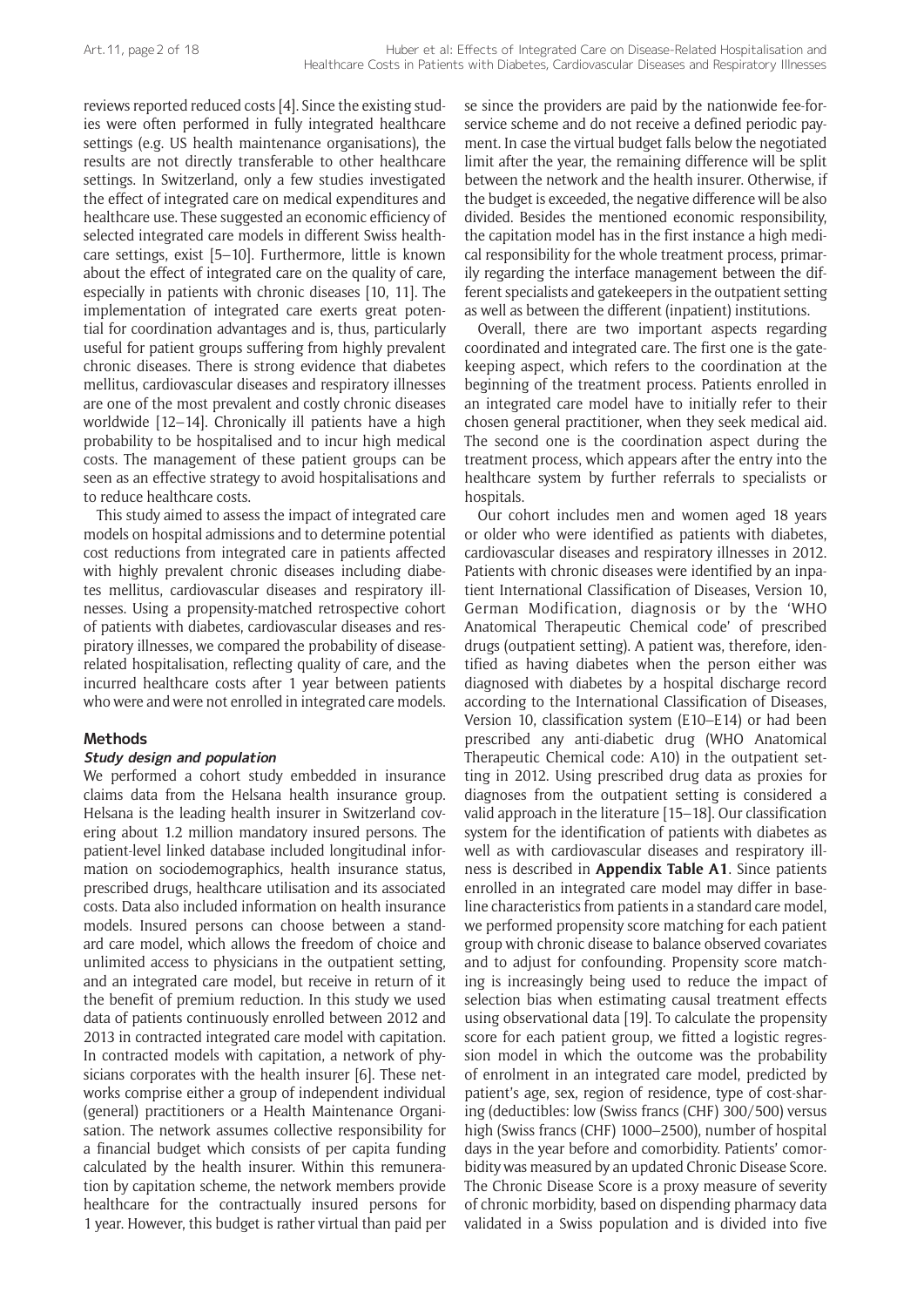levels ('low' (level 1); 'middle' (levels 2 and 3); 'high' (levels 4 and 5)) [20]. By using patients' individual propensity score, patients enrolled in an integrated care model were matched to an equal number of those with a standard care model, who had the closest estimates of propensity score (nearest neighbour method, 1:1 matching). The adequacy of the matching was checked by two approaches: visual inspection and calculating efficiency measures [21, 22]. For visual inspection, we displayed the distribution of propensity score and performed histograms of propensity scores before and after matching. For the numerical inspection, we calculated measures which reflect the effectiveness of the propensity score matching: (1) summary of balance for all (original) data, (2) summary of balance for matched data and (3) percent balance improvement. The first and second steps provide the mean differences in the density of the covariates for the treatment (integrated care) and control group (standard care model) before and after matching (percent balance). The last step gives the mean difference by comparing the mean difference for all data with the mean difference for matched data (percent balance improvement).

#### **Outcomes**

Disease-related hospitalisations in the follow-up year (2013) were defined for all three patient groups as having at least one given disease-related diagnosis at hospital discharge in 2013 according to the International Classification of Diseases, Version 10, classification system. For patients identified with diabetes in 2012, each hospitalisation associated with diabetes in 2013 was taken into account. Furthermore, common complications in patients with diabetes related to ischaemic heart diseases, cerebrovascular diseases, renal failure, glomerular disorders in diabetes, diabetic cataract, diabetic retinopathy, atherosclerosis, diabetic peripheral angiopathy, diabetic mononeuropathy and diabetic polyneuropathy were included. Hospitalisations related to cardiovascular diseases were defined as hospitalisations caused by hypertensive diseases, ischaemic heart diseases, pulmonary heart disease and diseases of pulmonary circulation, paroxysmal tachycardia, atrial fibrillation and flutter, other cardiac arrhythmias, heart failure, cerebrovascular diseases and diseases of arteries, arterioles and capillaries. Following complications in patients with respiratory illnesses were considered: simple and mucopurulent chronic bronchitis, unspecified chronic bronchitis, emphysema, other chronic obstructive pulmonary disease, asthma, status asthmaticus and bronchiectasis. If one of these complications in each patient group (diabetes, cardiovascular diseases, respiratory illnesses) was recorded as the primary or secondary diagnosis in the inpatient claims, the hospitalisation was specified as disease-related. The classification for the three chronic groups by the International Classification of Diseases, Version 10, codes is shown in **Appendix Table A2**.

Total healthcare costs were defined as the sum of outpatient and inpatient costs per patient/year (2013). Outpatient costs included payments for office-based physician visits, hospital outpatient visits, paramedical visits, prescription drugs, laboratory tests and medical devices. Inpatient costs included payments for hospitalisations,

rehabilitation, nursing and emergency transport services. Costs associated with hospitalisation such as drugs or medical drugs were routinely included in the charge for these hospitalisations.

### **Statistical analysis**

Based on the propensity score-matched sample, we analysed the matched pairs using frequency tables. Descriptive results are given as number (percentage) of patients for categorical variables and as mean values with standard deviation for numeric variables. Logistic regression models were applied to estimate the effect of integrated care on disease-related hospitalisations for all three patient groups. Multiple linear regression analysis was performed to determine the impact of integrated care on healthcare costs among chronically ill patients. Given the skewed nature of the cost distribution, we used generalised linear models with negative binomial distribution and with linear link function, which provided absolute values in Swiss Francs (CHF) as estimates. We adjusted the models for age, sex, region of residence, deductibles, comorbidity and the number of hospitalised days in the year before. All analyses were performed using the statistical program 'R'.

### **Results**

We identified a total of 36,532 patients with diabetes, 186,986 with cardiovascular diseases and 45,364 with respiratory illnesses from source population at baseline. Population characteristics before matching are shown in **Appendix Table A3**. After applying propensity matching, we included 12,526 patients with diabetes, 71,778 with cardiovascular diseases and 17,498 with respiratory illnesses. Results from calculating covariate balancing before and after matching showed that the adequacy of the matching was given (**Appendix Tables A4–A6; Figures A1–A2**). In the matched samples, differences in the distribution of the covariates between the patient group with integrated care models (treated group) and those with standard care models (control group) were much smaller for most of the variables. The matching considerably improved their balance. Population characteristics from the propensity-matched sample for all three patient groups are shown in **Table 1**. In each patient group, the number of persons with an integrated care model was equal to the number of persons with a standard care model. The patient group with diabetes consisted of a higher proportion of men (56%), included about 58% of patients aged between 65 and 84 years, and the majority had a high level of comorbidity (levels 4 and 5: 57%). Among patients with cardiovascular diseases, the proportion of men was slightly lower (47%), the mean age was 68 years and more than half had a comorbidity level of 3 or 4 (54%). Patients with respiratory illnesses included about 42% of patients aged younger than 55 years, more than half were women (56%) and most had middle to high comorbidity level (50%).

The proportions in population characteristics between persons with integrated care models and those with standard care models were approximately balanced after matching (**Table 2**).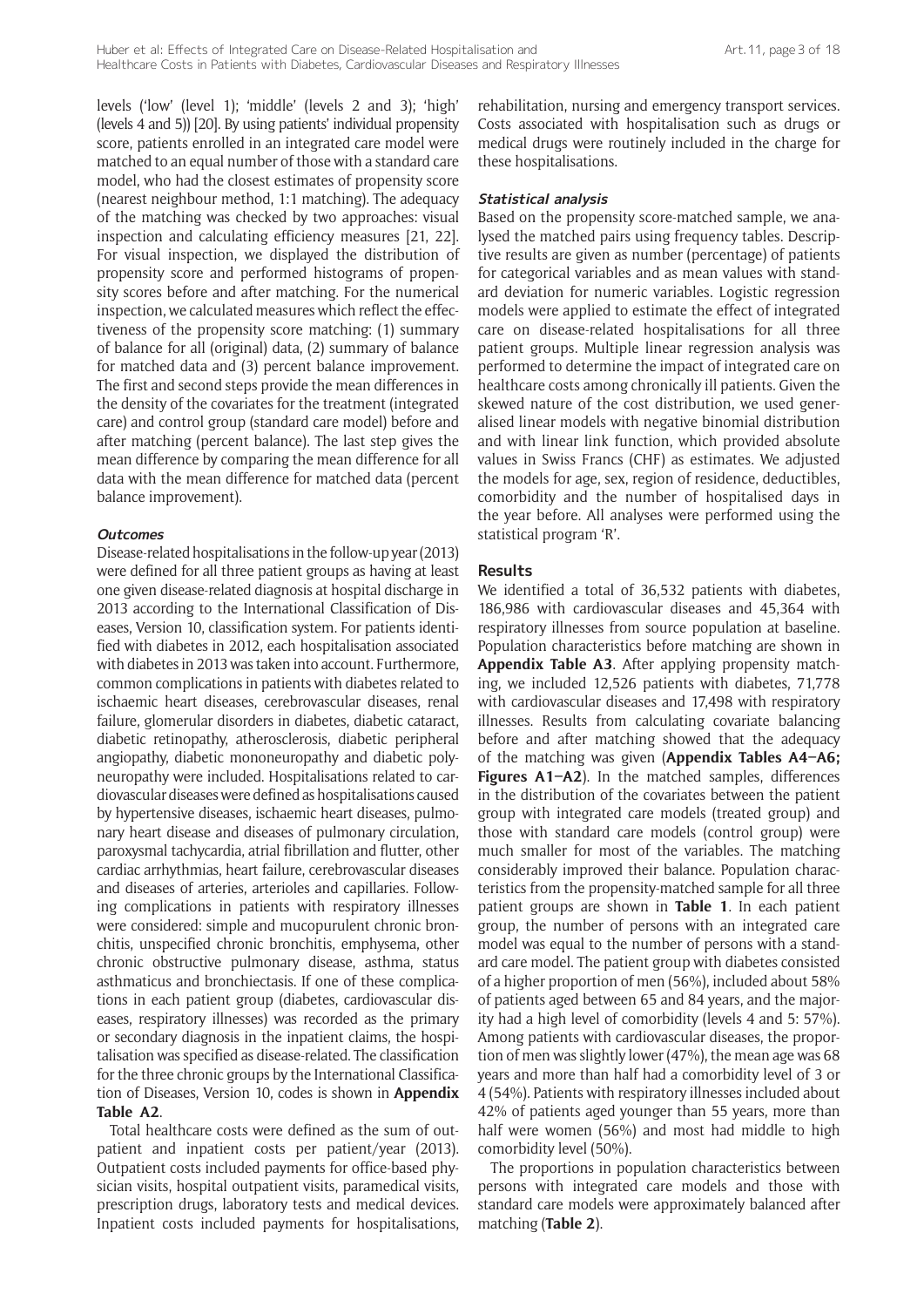| Characteristic                    | <b>Patients with diabetes</b><br>$n = 12,526$ | Patients with cardiovascular  Patients with respiratory<br>diseases $n = 71,778$ | illnesses $n = 17,498$ |
|-----------------------------------|-----------------------------------------------|----------------------------------------------------------------------------------|------------------------|
|                                   | $n(\%)$                                       | $n (\%)$                                                                         | $n$ (%)                |
| Population characteristics (2012) |                                               |                                                                                  |                        |
| Male                              | 7043 (56.2)                                   | 33,716 (47.0)                                                                    | 7686 (43.9)            |
| Mean age (sd)                     | 67.1(12.7)                                    | 67.9(13.5)                                                                       | 56.7 (18.6)            |
| Age group (years)                 |                                               |                                                                                  |                        |
| $18 - 44$                         | 677(5.4)                                      | 4063(5.7)                                                                        | 4848 (27.7)            |
| $45 - 54$                         | 1236 (9.9)                                    | 7307 (10.2)                                                                      | 2551 (14.6)            |
| $55 - 64$                         | 2683 (21.4)                                   | 13,894 (19.4)                                                                    | 2988 (17.1)            |
| $65 - 74$                         | 4082 (32.6)                                   | 21,536 (30.0)                                                                    | 3797 (21.7)            |
| $75 - 84$                         | 3167 (25.3)                                   | 18,823 (26.2)                                                                    | 2629(15.0)             |
| $\geq 85$                         | 681 (5.4)                                     | 6155(8.6)                                                                        | 685 (3.9)              |
| Region of residence               |                                               |                                                                                  |                        |
| Lake Geneva                       | 823(6.6)                                      | 3666(5.1)                                                                        | 1986 (11.4)            |
| Mittelland                        | 2586 (20.7)                                   | 14,745 (20.5)                                                                    | 3768 (21.5)            |
| Northwest                         | 3240 (25.9)                                   | 17,571 (24.5)                                                                    | 3919 (22.4)            |
| East                              | 2628 (21.0)                                   | 14,982 (20.9)                                                                    | 2808 (16.1)            |
| Ticino                            | 10(0.1)                                       | 66(0.1)                                                                          | 26(0.2)                |
| Central                           | 465(3.7)                                      | 2727 (3.8)                                                                       | 691 (4.0)              |
| Zurich                            | 2774 (22.2)                                   | 18,021 (25.1)                                                                    | 4300 (24.6)            |
| Health insurance status           |                                               |                                                                                  |                        |
| Care model                        |                                               |                                                                                  |                        |
| Standard care model               | 6263 (50.0)                                   | 6263 (50.0)                                                                      | 6263(50.0)             |
| Integrated care model             | 6263 (50.0)                                   | 6263 (50.0)                                                                      | 6263 (50.0)            |
| Deductible                        |                                               |                                                                                  |                        |
| High (>CHF500)                    | 608 (4.9)                                     | 7575 (10.6)                                                                      | 2521 (14.4)            |
| Low (CHF300/500)                  | 11,918 (95.2)                                 | 64,203 (89.5)                                                                    | 14,977 (85.6)          |
| Chronic Disease Score             |                                               |                                                                                  |                        |
| Mean chronic disease score (sd)   | 7053 (5679.7)                                 | 5048 (4808.9)                                                                    | 5702 (5366.3)          |
| Level 1 (0-999)                   | 623(5.0)                                      | 11,757 (16.4)                                                                    | 3437 (19.6)            |
| Level 2 (1000-2499)               | 2710 (21.6)                                   | 12,977 (18.1)                                                                    | 2707 (15.5)            |
| Level 3 (2500-4999)               | 2102 (16.8)                                   | 17,126 (23.9)                                                                    | 3539 (20.2)            |
| Level 4 (5000-9999)               | 4234 (33.8)                                   | 21,347 (29.7)                                                                    | 5169 (29.4)            |
| Level 5 ( $\geq$ 10,000)          | 2857 (22.8)                                   | 8570 (11.4)                                                                      | 2646 (15.1)            |
| Hospitalisation (2011)            | 2349 (18.8)                                   | 12,049 (16.8)                                                                    | 2749 (15.7)            |
| No. of hospitalised days (2011)   |                                               |                                                                                  |                        |
| Mean days (sd)                    | 3.2(12.2)                                     | 2.4(9.7)                                                                         | 2.2(9.4)               |
| $0 - 3$ days                      | 10,604 (84.7)                                 | 62,483 (87.1)                                                                    | 15,440 (88.2)          |
| $4-10$ days                       | 969 (7.7)                                     | 4826 (6.7)                                                                       | 1149(6.6)              |
| >10 days                          | 953 (7.6)                                     | 4469 (6.2)                                                                       | 909(5.2)               |

**Table 1:** Patients' characteristics by chronic disease after propensity matching. sd, standard deviation.

Overall, 19% of persons enrolled in integrated care models and 21% of controls (with standard care model) had at least one diabetes-related hospitalisation (total) in the following year among the patient group with diabetes (**Table 3**).

In the diabetes cohort, renal failure (6.1 and 6.0% of all patients, respectively) and ischaemic heart disease

(5.8 and 6.1% of all patients, respectively) were the most prevalent diabetes-related complications. Hypertensive disease was the most frequent cause of cardiovascular disease-related hospitalisation in the cohort with cardiovascular diseases (12 and 13% of all patients, respectively). Approximately 7% of the patients with respiratory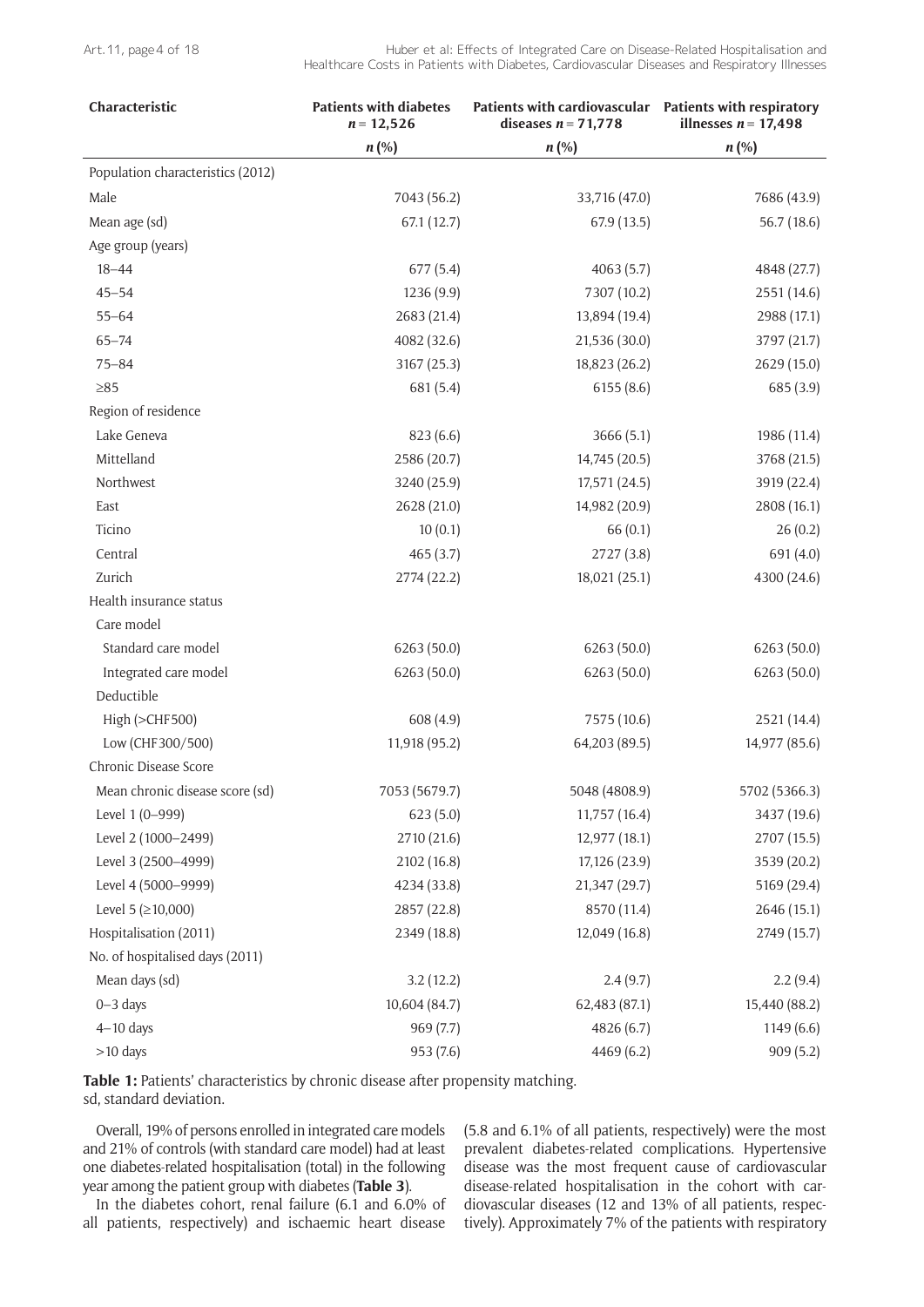| Characteristic                     |                        | <b>Diabetes</b>        | Cardiovascular diseases  |                          | <b>Respiratory illnesses</b> |                               |
|------------------------------------|------------------------|------------------------|--------------------------|--------------------------|------------------------------|-------------------------------|
|                                    | With ICM<br>$n = 6263$ | With SCM<br>$n = 6263$ | With ICM<br>$n = 35,889$ | With SCM<br>$n = 35,889$ | With ICM<br>$n = 8749$       | <b>With SCM</b><br>$n = 8749$ |
|                                    | $n(\%)$                | $n$ (%)                | $n(\%)$                  | $n$ (%)                  | $n$ (%)                      | $n (\%)$                      |
| Population characteristics (2012)  |                        |                        |                          |                          |                              |                               |
| Male                               | 3507 (56.0)            | 3536 (56.5)            | 16,913 (47.1)            | 16,803 (46.8)            | 3770 (43.1)                  | 3916 (44.8)                   |
| Mean age (sd)                      | 67.1 (12.8)            | 67.1(12.6)             | 68.0 (13.5)              | 67.8 (13.5)              | 57.1 (18.9)                  | 56.3(18.3)                    |
| Age group (years)                  |                        |                        |                          |                          |                              |                               |
| $18 - 44$                          | 355(5.7)               | 322(5.1)               | 2071(5.8)                | 1992(5.6)                | 2434 (27.8)                  | 2414 (27.6)                   |
| $45 - 54$                          | 615(9.8)               | 621 (9.9)              | 3508 (9.8)               | 3799 (10.6)              | 1186 (13.6)                  | 1365 (15.6)                   |
| $55 - 64$                          | 1264 (20.2)            | 1419 (22.7)            | 6701 (18.7)              | 7193 (20.0)              | 1398 (6.0)                   | 1590 (18.2)                   |
| $65 - 74$                          | 2073(33.1)             | 2009 (32.1)            | 11,024 (30.7)            | 10,512 (29.3)            | 1986 (22.7)                  | 1811 (20.7)                   |
| $75 - 84$                          | 1634 (26.0)            | 1536 (24.5)            | 9594 (26.7)              | 9229 (25.7)              | 1390 (15.9)                  | 1239 (14.2)                   |
| $\geq 85$                          | 325(5.2)               | 356 (5.7)              | 2991 (8.3)               | 3164(8.8)                | 355(4.1)                     | 330 (3.8)                     |
| Region of residence                |                        |                        |                          |                          |                              |                               |
| Lake Geneva                        | 407(6.5)               | 413(6.6)               | 1815(5.1)                | 1866(5.2)                | 952 (10.9)                   | 1032 (11.8)                   |
| Mittelland                         | 1297 (20.7)            | 1290 (20.6)            | 7340 (20.5)              | 7393 (20.6)              | 1877 (21.5)                  | 189 (21.6)                    |
| Northwest                          | 1636 (26.1)            | 1603 (25.6)            | 8880 (24.7)              | 8685 (24.2)              | 1992 (22.8)                  | 1925 (22.0)                   |
| East                               | 1307 (20.9)            | 1321 (21.1)            | 7506 (20.9)              | 7465 (20.8)              | 1442 (16.5)                  | 1365(15.6)                    |
| Ticino                             | 5(0.1)                 | 6(0.1)                 | 33(0.1)                  | 36(0.1)                  | 13(0.2)                      | 17(0.2)                       |
| Central                            | 235(3.8)               | 232(3.7)               | 1370 (3.8)               | 1364(3.8)                | 354(4.1)                     | 341 (3.9)                     |
| Zurich                             | 1376 (22.0)            | 1397 (22.3)            | 8945 (27.9)              | 9080 (25.3)              | 2119 (24.2)                  | 2179 (24.9)                   |
| Health insurance status            |                        |                        |                          |                          |                              |                               |
| Deductible                         |                        |                        |                          |                          |                              |                               |
| High (>CHF500)                     | 311(5.0)               | 297 (4.7)              | 3844 (10.7)              | 3731 (10.4)              | 1276 (14.6)                  | 1245(14.2)                    |
| Low (CHF300/500)                   | 5952 (95.0)            | 5966 (95.3)            | 32,045 89.3)             | 32,158 (89.6)            | 7473 (85.4)                  | 7504 (85.8)                   |
| Chronic Disease Score              |                        |                        |                          |                          |                              |                               |
| Mean chronic disease<br>score (sd) | 7141 (5860.7)          | 6966 (5491.9)          | 5122 (4928.4)            | 4975 (4685.2)            | 5844 (5560.4)                | 5561 (5161.5)                 |
| Level 1 (0-999)                    | 302(4.8)               | 321(5.1)               | 5873 (16.4)              | 5884 (16.4)              | 1660 (19.0)                  | 1777 (20.3)                   |
| Level 2 (1000-2499)                | 1326 (21.2)            | 1384 (22.1)            | 6396 (17.8)              | 6585 (18.4)              | 1330 (15.2)                  | 1377 (15.7)                   |
| Level 3 (2500-4999)                | 1061(16.9)             | 1041 (16.6)            | 8544 (23.8)              | 8581 (23.9)              | 1782 (20.4)                  | 1757(20.1)                    |
| Level 4 (5000-9999)                | 2129 (34.0)            | 2105 (33.6)            | 10,686 (29.8)            | 10,659 (29.7)            | 2638 (30.2)                  | 2531 (28.9)                   |
| Level 5 ( $\geq$ 10,000)           | 1445 (23.1)            | 1412 (22.6)            | 4390 (12.2)              | 4180 (11.7)              | 1339 (15.3)                  | 1307 (14.9)                   |
| Hospitalisation (2011)             | 1217 (19.4)            | 1132 (18.1)            | 6512 (18.1)              | 5537 (15.4)              | 1376 (15.7)                  | 1373 (15.7)                   |
| No. of hospitalised days (2011)    |                        |                        |                          |                          |                              |                               |
| Mean days (sd)                     | 3.2(12.4)              | 3.1(12.0)              | 2.6(10.4)                | 2.2(8.9)                 | 2.3(10.3)                    | 2.0(8.4)                      |
| $0 - 3$ days                       | 5284 (84.4)            | 5320 (84.9)            | 30,896 (86.1)            | 31,587 (88.0)            | 7715 (88.2)                  | 7725 (88.3)                   |
| $4-10$ days                        | 494 (7.9)              | 475 (7.6)              | 2678 (7.5)               | 2148(6.0)                | 583 (6.7)                    | 566 (6.5)                     |
| $>10$ days                         | 485 (7.7)              | 468 (7.5)              | 2315(6.5)                | 2154(6.0)                | 451(5.1)                     | 458 (5.2)                     |

**Table 2:** Patients' characteristics by chronic disease and care model (integrated vs standard) after propensity matching. ICM, integrated care model; SCM, standard care model; sd, standard deviation.

illnesses were hospitalised caused by a respiratory-related illness in the follow-up year.

**Table 4** shows the mean total healthcare costs for patients with and without integrated care models among all three patient groups. The cost difference between patients enrolled in integrated care models and those with standard care models amounted to CHF 1064 per patient/year in the diabetes cohort, CHF 680 in the cohort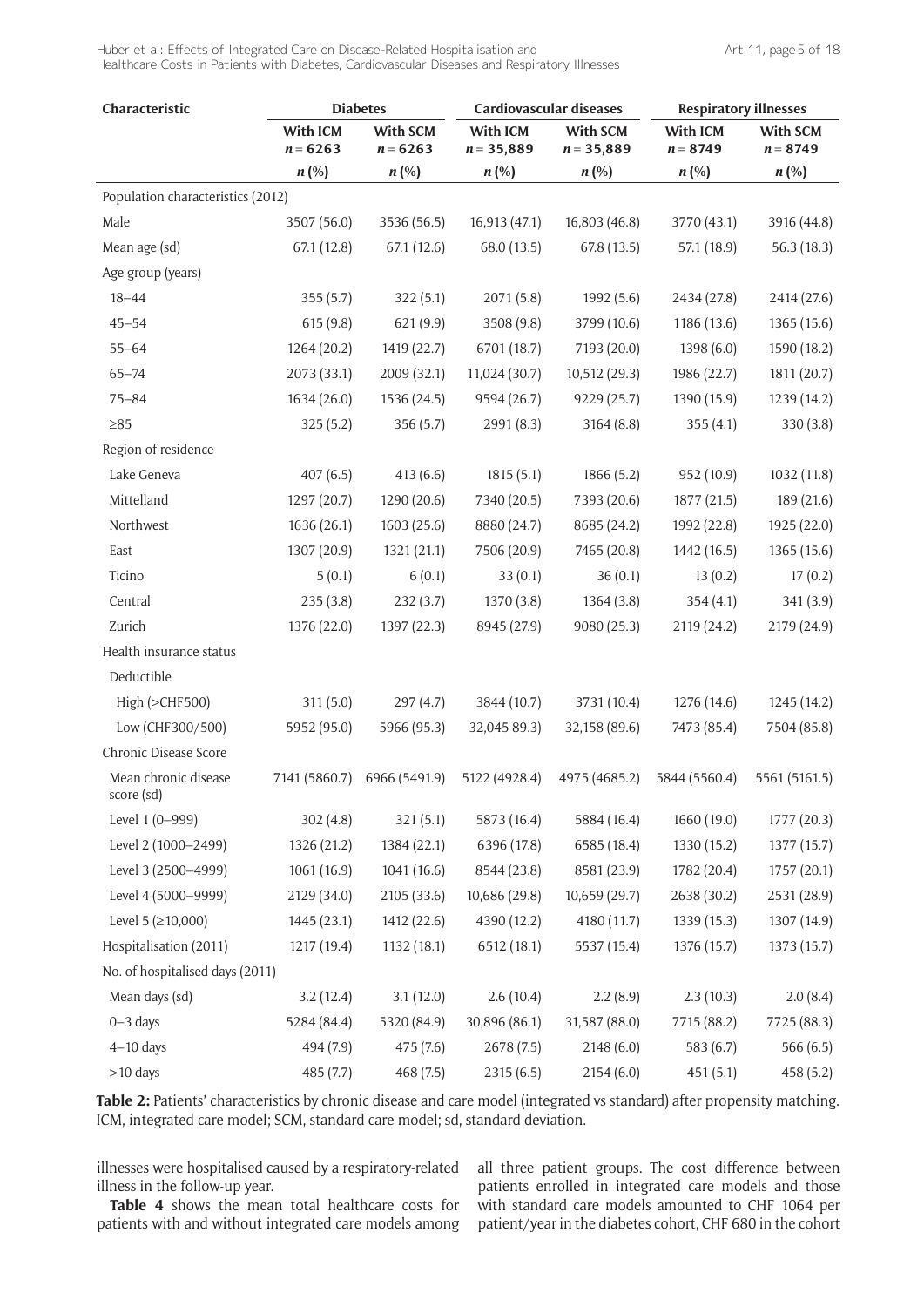#### Art. 11, page 6 of 18

Huber et al: Effects of Integrated Care on Disease-Related Hospitalisation and Healthcare Costs in Patients with Diabetes, Cardiovascular Diseases and Respiratory Illnesses

| Hospitalisation                                                                      | <b>Diabetes</b>        |                        | Cardiovascular diseases  |                          | <b>Respiratory illnesses</b> |                        |
|--------------------------------------------------------------------------------------|------------------------|------------------------|--------------------------|--------------------------|------------------------------|------------------------|
|                                                                                      | With ICM<br>$n = 6263$ | With SCM<br>$n = 6263$ | With ICM<br>$n = 35,889$ | With SCM<br>$n = 35,889$ | With ICM<br>$n = 8749$       | With SCM<br>$n = 8749$ |
|                                                                                      | $n (\%)$               | $n(\%)$                | $n(\%)$                  | $n (\%)$                 | $n\left(\% \right)$          | $n\left(\% \right)$    |
| Diabetes related cause of hospitalisation (total)                                    | 1194 (19.1)            | 1298 (20.7)            |                          |                          |                              |                        |
| Diabetes mellitus                                                                    | 1135(18.1)             | 1229 (19.6)            |                          |                          |                              |                        |
| Renal failure                                                                        | 383(6.1)               | 377 (6.0)              |                          |                          |                              |                        |
| Retinal disorder and cataract                                                        | 12(0.2)                | 24(0.4)                |                          |                          |                              |                        |
| Ischaemic heart disease                                                              | 366(5.8)               | 382(6.1)               |                          |                          |                              |                        |
| Cerebrovascular disease                                                              | 74 (1.2)               | 83(1.3)                |                          |                          |                              |                        |
| Atherosclerosis                                                                      | 126(2.0)               | 147(2.4)               |                          |                          |                              |                        |
| Diabetic peripheral angiopathy                                                       | 39(0.6)                | 52(0.8)                |                          |                          |                              |                        |
| Diabetic monoeuropathy                                                               | 1(0.02)                | 1(0.02)                |                          |                          |                              |                        |
| Diabetic polyneuropathy                                                              | 60(1.0)                | 67(1.1)                |                          |                          |                              |                        |
| Cardiovascular disease-related cause of<br>hospitalisation (total)                   |                        |                        | 5273 (14.7)              | 5508 (15.4)              |                              |                        |
| Hypertensive disease                                                                 |                        |                        | 4428 (12.3)              | 4673 (13.0)              |                              |                        |
| Ischaemic heart disease                                                              |                        |                        | 1537(4.3)                | 1566(4.4)                |                              |                        |
| Pulmonary heart disease and diseases of<br>pulmonary circulation                     |                        |                        | 245(0.7)                 | 273 (0.8)                |                              |                        |
| Other form of heart diseases                                                         |                        |                        | 1655(4.6)                | 1706 (4.8)               |                              |                        |
| Cerebrovascular disease                                                              |                        |                        | 339(0.9)                 | 367(1.0)                 |                              |                        |
| Atherosclerosis, aortic aneurysm and dissection<br>and other aneurysm and dissection |                        |                        | 509 (1.4)                | 589 (1.6)                |                              |                        |
| Peripheral vascular disease, unspecified                                             |                        |                        | 54(0.2)                  | 46(0.1)                  |                              |                        |
| Arterial embolism and thrombosis                                                     |                        |                        | 54(0.2)                  | 72(0.2)                  |                              |                        |
| Respiratory illness-related cause of<br>hospitalisation (total)                      |                        |                        |                          |                          | 602(6.9)                     | 594 (6.8)              |
| Simple and mucopurulent chronic bronchitis                                           |                        |                        |                          |                          | 4(0.1)                       | 3(0.03)                |
| Unspecified chronic bronchitis                                                       |                        |                        |                          |                          | 12(0.1)                      | 9(0.1)                 |
| Emphysema                                                                            |                        |                        |                          |                          | 9(0.1)                       | 6(0.1)                 |
| Other chronic obstructive pulmonary disease                                          |                        |                        |                          |                          | 419 (4.8)                    | 404 (4.6)              |
| Asthma                                                                               |                        |                        |                          |                          | 174(2.0)                     | 194(2.2)               |
| Status asthmaticus                                                                   |                        |                        |                          |                          | 2(0.02)                      | 5(0.1)                 |
| <b>Bronchiectasis</b>                                                                |                        |                        |                          |                          | 14(0.2)                      | 7(0.1)                 |

**Table 3:** Disease-related hospitalisation frequencies by chronic disease and care model (integrated vs standard) after propensity matching.

ICM, integrated care model; SCM, standard care model.

| <b>Hospitalisation</b>                                  |                     | <b>Diabetes</b>        |                        |                   | <b>Cardiovascular diseases</b> |                          |                   | <b>Respiratory illnesses</b> |                               |
|---------------------------------------------------------|---------------------|------------------------|------------------------|-------------------|--------------------------------|--------------------------|-------------------|------------------------------|-------------------------------|
|                                                         | Total               | With ICM<br>$n = 6263$ | With SCM<br>$n = 6263$ | <b>Total</b>      | With ICM<br>$n = 35.889$       | With SCM<br>$n = 35.889$ | <b>Total</b>      | With ICM<br>$n = 8749$       | <b>With SCM</b><br>$n = 8749$ |
|                                                         | <b>CHF</b>          | <b>CHF</b>             | <b>CHF</b>             | CHF               | <b>CHF</b>                     | <b>CHF</b>               | <b>CHF</b>        | <b>CHF</b>                   | <b>CHF</b>                    |
| Total healthcare<br>costs (mean,<br>standard deviation) | 10.000<br>(14379.7) | 9466<br>13418.6        | 10.530<br>(15263.0)    | 7842<br>(13063.5) | 7502<br>(12186.2)              | 8182<br>(13877.4)        | 7679<br>(14664.5) | 7428<br>13164.8              | 7929<br>16021.2               |

**Table 4:** Total healthcare costs by chronic disease and care model (integrated vs standard) after propensity matching. ICM, integrated care model; SCM, standard care model.

with cardiovascular diseases and CHF 501 in the respiratory illnesses cohort.

**Table 5** presents the results of the multivariate logistic regression models estimating the effect of integrated care

(at baseline: 2012) on disease-related hospitalisations (at follow-up: 2013) for each cohort. After adjusting for sociodemographics, deductibles, comorbidity and previous hospitalisation, a significant effect of integrated care on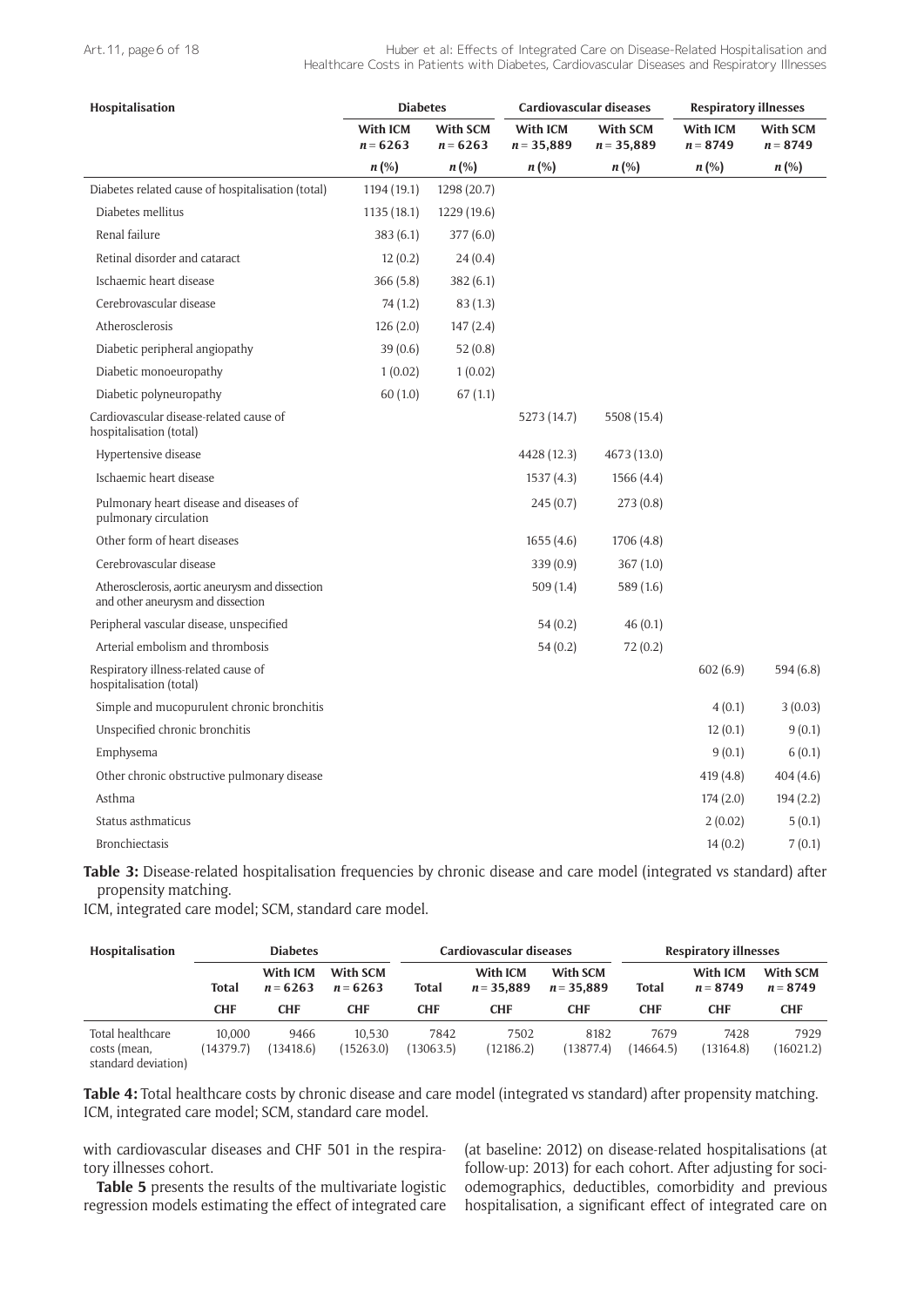disease-related hospitalisation could be observed among patients with diabetes (Odds Ratio: 0.87; 95% confidence interval: 0.79–0.95). For the cardiovascular diseases cohort, patients enrolled with an integrated care model had a lower risk of being hospitalised caused by a cardiovascular diseases than patients with a standard care model (Odds Ratio: 0.92, 95% confidence interval: 0.88–0.96). There was no significant difference in the probability of hospitalisation between patients with an integrated care model and patients with a standard care model among patients with respiratory illnesses. In all three patient groups, men, older patients and patients with higher chronic disease scores and higher number of hospitalised days in the previous year were significantly more likely to have a disease-related hospitalisation in the following year. There also seemed to be vast regional variations in the probability to be hospitalised.

**Table 6** shows the adjusted mean cost differences between enrolees in integrated care models and those enrolled in standard care models for each patient cohort, controlled for sociodemographics and morbidity indicators. The total healthcare costs were almost CHF 780 lower in patients with integrated care models (coefficient: −777.8, 95% confidence interval: −1040.8 to −516.5) compared with patients without integrated care models in the diabetes cohort.

The adjusted mean healthcare costs were also estimated for patients with cardiovascular diseases and those with respiratory illnesses. For the cardiovascular diseases cohort, the cost difference between patients with and without integrated care models amounted to about CHF 440 (coefficient: −441.3, 95% confidence interval: −527.3 to −355.6), and for the respiratory illnesses cohort, approximately CHF 220 (coefficient: −217.9, 95% confidence interval: −340.2 to −96.6). The cost difference increased substantially with age, severity of comorbidity and the number of hospitalised days in the previous year in all three patient groups.

### **Discussion**

In this propensity-matched cohort analysis of a large health insurance database in Switzerland we found a substantial effect of integrated care on medical expenditures and disease-related hospitalisations reflecting quality of care in patients suffering from highly prevalent chronic diseases.

The first major finding of our study was that the enrolment in an integrated care model predicts a significantly decreased probability of future disease-related hospitalisation, reflecting quality of care, among patients with diabetes and cardiovascular diseases, compared with patients enrolled in a standard care model. A difference in hospitalisation risk among patients with respiratory illnesses could not be proved. These results are in line with a recently published meta-review from Martínez-González et al. [4]. Despite remarkable heterogeneity in the methodological quality of the included reviews, the authors found positive effects of integrated care programmes regarding hospital admissions and readmissions among patients with chronic heart failure and diabetes, and only little evidence on beneficial effects regarding guideline adherence for patients with chronic obstructive pulmonary disease. We assume that some elements of the concept of 'integrated care' (e.g. guideline-based treatment) have already been stronger implemented in the care of diabetes and cardiovascular diseases than in chronic obstructive pulmonary disease and asthma in the Swiss general practice. Furthermore, our results underline findings from interventions studies showing that a multicomponent guide for chronic illness leads to better intermediate outcomes in chronically ill patients. For example, a systematic US review suggested that healthcare organisations, which have used a multicomponent template for chronic illness management (the so-called 'Chronic Care Model'), improve the quality of patient care and lead to better health outcomes in chronically ill patients [23]. Consistent with US findings, a recent national study could show an improved diabetes management from patients' perspective in Chronic Care Model-orientated managed care organisations compared to usual primary care [24]. However, only a few comparable national studies examining the effect of integrated care on outcomes such as disease-related hospitalisations, reflecting quality of care, are available. One study suggested that patients in managed care health plans had a higher rate of potentially inappropriate medication use, considered as quality proxy, and also a higher risk to be hospitalised [10]. A federal report could show that outpatient hospital visits caused by trivial disorders were lower in patients enrolled in contracted integrated care models with capitation [25].

The second finding of our study was that integrated care reduces healthcare costs up to 10% in all three patient groups with chronic diseases, but with highest impact in patients with diabetes. Although the international evidence for cost-effectiveness is weak [4], some national studies could find an association between integrated care models and reduced costs. So our finding are in line with previous studies conducted in the Swiss healthcare system, which reported a cost reduction between about 10 and 20% [5, 6]. However, these studies investigated the cost-effectiveness for the whole population and did not differentiate between the most prevalent chronic diseases. Since chronic diseases, such as diabetes, cardiovascular diseases and respiratory illnesses, are frequently occurring and cost-intensive for the healthcare system, integrated care models may provide an effective strategy to improve the quality of care and to reduce healthcare costs in chronically ill patients. Our study findings contribute to the ongoing political discussion on integrated care and provide evidence for an improved and more effective care of patients with chronic diseases. In this context it is also important to stress the fact that integrated care models in our study were defined as a general practitionercentred model or Health Maintenance Organisation model, in which the coordinating provider compulsorily coordinates the medical care during the treatment process. In view of the fact that the implementation of guidelines is not standard in Swiss general practice, it is assumed that the corresponding physicians used in varying degrees in evidence-based guidelines in the treatment of chronic diseases. Thus, our results suggest that this organisational structure in healthcare management is already able to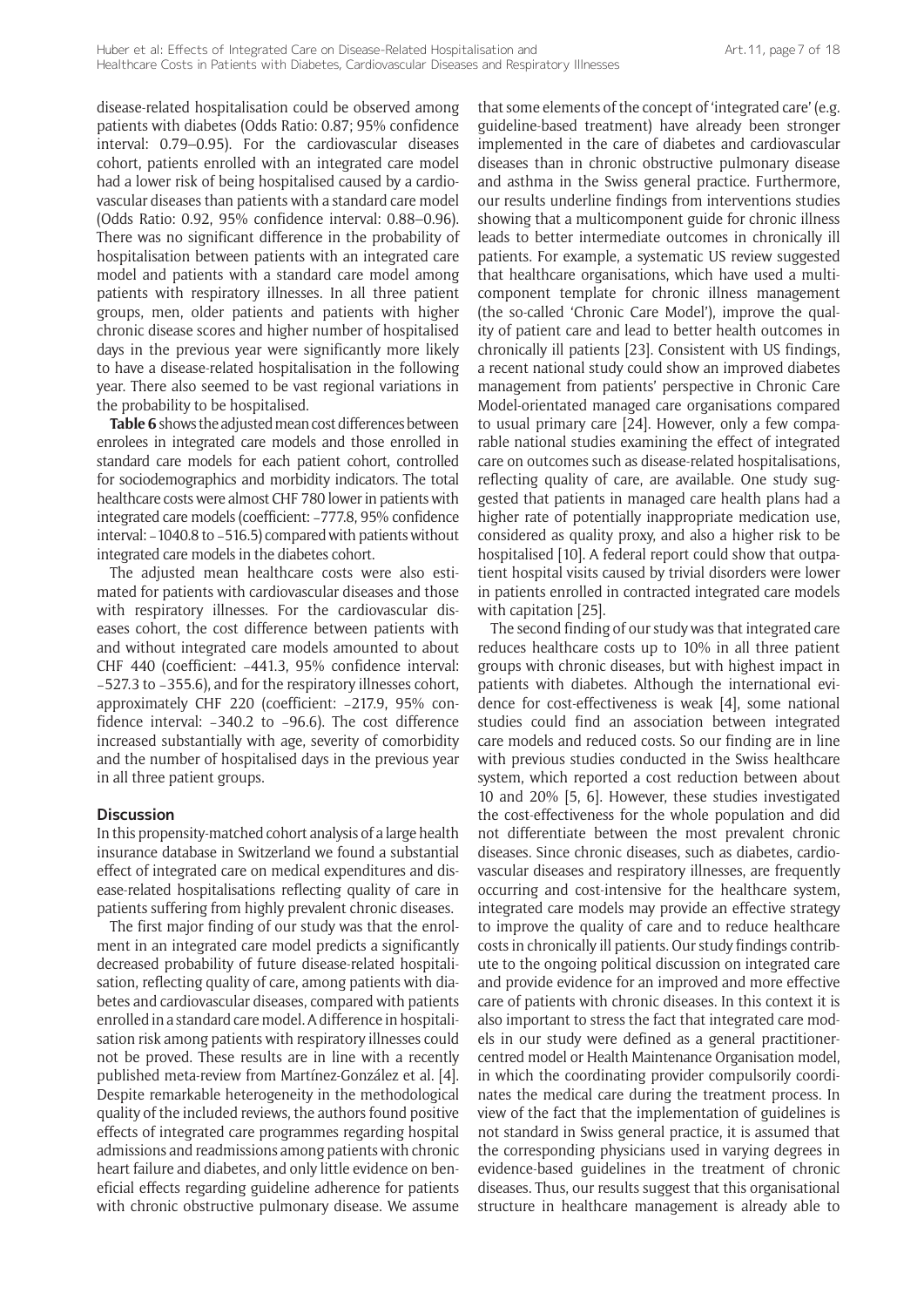| Characteristic                  |            |                            |            | Hospitalisation (2013)         |            |                              |
|---------------------------------|------------|----------------------------|------------|--------------------------------|------------|------------------------------|
|                                 |            | <b>Diabetes</b>            |            | <b>Cardiovascular diseases</b> |            | <b>Respiratory illnesses</b> |
|                                 | Odds ratio | 95% confidence<br>interval | Odds ratio | 95% confidence<br>interval     | Odds ratio | 95% confidence<br>interval   |
| Population characteristics      |            |                            |            |                                |            |                              |
| Gender                          |            |                            |            |                                |            |                              |
| Male                            | 1.00       |                            | 1.00       |                                | 1.00       |                              |
| Female                          | $0.79***$  | $0.72 - 0.87$              | $0.75***$  | $0.72 - 0.78$                  | $0.64***$  | $0.57 - 0.73$                |
| Age group (years)               |            |                            |            |                                |            |                              |
| $18 - 44$                       | 1.00       |                            | 1.00       |                                | 1.00       |                              |
| $45 - 54$                       | $1.49*$    | $1.06 - 2.10$              | $2.26***$  | $1.84 - 2.78$                  | $1.99***$  | $1.37 - 2.89$                |
| $55 - 64$                       | $1.90***$  | $1.39 - 2.60$              | $3.42***$  | $2.83 - 4.14$                  | $4.31***$  | $3.12 - 5.96$                |
| $65 - 74$                       | $2.47***$  | $1.82 - 3.36$              | $5.11***$  | $4.24 - 6.16$                  | $6.54***$  | $4.80 - 8.92$                |
| $75 - 84$                       | $3.57***$  | $2.62 - 4.85$              | $7.25***$  | $6.01 - 8.73$                  | $7.15***$  | $5.21 - 9.82$                |
| $\geq 85$                       | $5.11***$  | $3.64 - 7.16$              | $10.45***$ | $8.62 - 12.65$                 | 9.19***    | $6.41 - 13.17$               |
| Region of residence             |            |                            |            |                                |            |                              |
| Lake Geneva                     | 1.00       |                            | 1.00       |                                | 1.00       |                              |
| Mittelland                      | $1.91***$  | $1.49 - 2.44$              | $2.11***$  | $1.84 - 2.43$                  | $1.75***$  | $1.27 - 2.40$                |
| Northwest                       | $2.22***$  | $1.74 - 2.83$              | $2.53***$  | $2.21 - 2.91$                  | $2.12***$  | $1.55 - 2.90$                |
| East                            | $2.21***$  | $1.73 - 2.83$              | $2.41***$  | $2.09 - 2.77$                  | $2.02***$  | $1.46 - 2.79$                |
| Ticino                          | $6.62**$   | 1.84-23.78                 | 1.82       | $0.89 - 3.71$                  | 2.85       | $0.77 - 10.60$               |
| Central                         | $1.90***$  | $1.37 - 2.64$              | $2.20***$  | $1.85 - 2.62$                  | $1.67*$    | $1.07 - 2.62$                |
| Zurich                          | $1.93***$  | $1.50 - 2.46$              | $2.34***$  | $2.04 - 2.69$                  | $2.10***$  | $1.54 - 2.87$                |
| Health insurance status         |            |                            |            |                                |            |                              |
| Care model                      |            |                            |            |                                |            |                              |
| Standard care model             | 1.00       |                            | 1.00       |                                | 1.00       |                              |
| Integrated care model           | $0.87**$   | $0.79 - 0.95$              | $0.92***$  | $0.88 - 0.96$                  | 0.95       | $0.84 - 1.07$                |
| Deductible                      |            |                            |            |                                |            |                              |
| Low (CHF 300/500)               | 1.00       |                            | 1.00       |                                | 1.00       |                              |
| High (>CHF500)                  | 0.89       | $0.70 - 1.13$              | $0.79***$  | $0.73 - 0.86$                  | $0.56***$  | $0.42 - 0.75$                |
| Chronic Disease Score           |            |                            |            |                                |            |                              |
| Level 1 (0-999)                 | 1.00       |                            | 1.00       |                                | 1.00       |                              |
| Level 2 (1000-2499)             | 1.33       | $0.96 - 1.84$              | $1.25***$  | $1.14 - 1.36$                  | 1.15       | $0.81 - 1.63$                |
| Level 3 (2500-4999)             | $1.66**$   | $1.20 - 2.32$              | $1.49***$  | $1.37 - 1.61$                  | $1.51**$   | $1.11 - 2.05$                |
| Level 4 (5000-9999)             | $2.33***$  | $1.69 - 3.20$              | $2.02***$  | $1.87 - 2.18$                  | $1.93***$  | $1.44 - 2.58$                |
| Level 5 ( $\geq$ 10,000)        | $3.51***$  | $2.55 - 4.84$              | $2.92***$  | $2.68 - 3.18$                  | $3.05***$  | 2.264-4.12                   |
| No. of hospitalised days (2011) |            |                            |            |                                |            |                              |
| $0 - 3$ days                    | 1.00       |                            | 1.00       |                                | 1.00       |                              |
| $4-10$ days                     | $1.28**$   | $1.10 - 1.50$              | $1.47***$  | $1.37 - 1.59$                  | $1.77***$  | $1.46 - 2.15$                |
| >10 days                        | $1.92***$  | $1.66 - 2.23$              | $1.88***$  | $1.75 - 2.02$                  | $2.66***$  | $2.22 - 3.19$                |

**Table 5:** Prediction of disease-related hospitalisation by chronic disease on the propensity-matched cohort. \**p* < 0.05; \*\**p* < 0.01; \*\*\**p* < 0.01.

decrease the hospitalisation risk as well as costs. A nationwide implementation of guidelines such as elements used in the Chronic Care Model would improve the patient care even more, in terms of reduction of the disease severity or of avoiding the occurrence of comorbidity, and, furthermore, increase the cost-effectiveness.

Several strengths and limitations of our study have to be taken into account. The main strength is that the study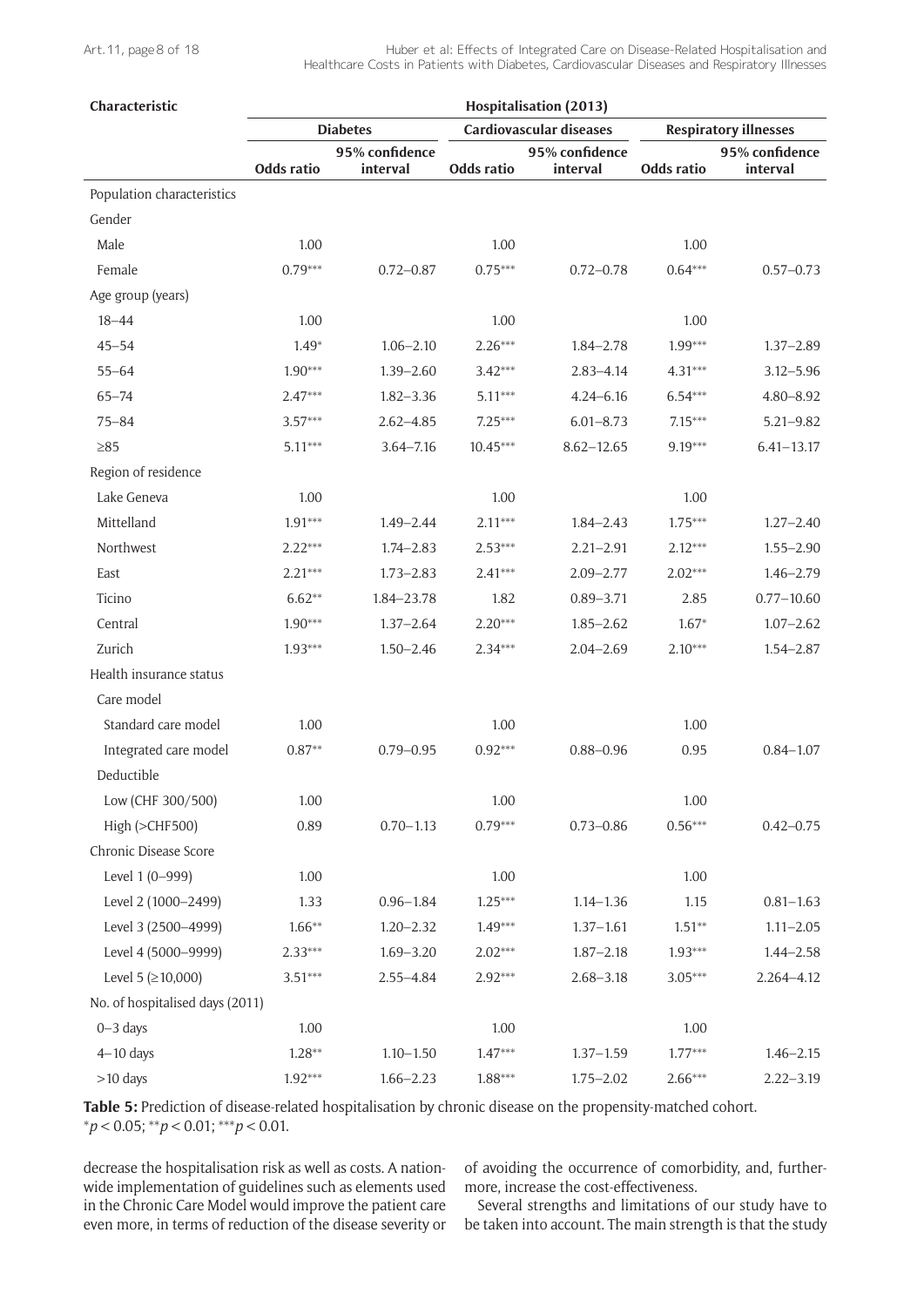| Characteristic                  |                        |                            |                        | Healthcare costs (2013)    |                        |                              |
|---------------------------------|------------------------|----------------------------|------------------------|----------------------------|------------------------|------------------------------|
|                                 |                        | <b>Diabetes</b>            |                        | Cardiovascular diseases    |                        | <b>Respiratory illnesses</b> |
|                                 | Estimate<br><b>CHF</b> | 95% confidence<br>interval | Estimate<br><b>CHF</b> | 95% confidence<br>interval | Estimate<br><b>CHF</b> | 95% confidence<br>interval   |
| Population characteristics      |                        |                            |                        |                            |                        |                              |
| Gender                          |                        |                            |                        |                            |                        |                              |
| Male                            | Ref.                   |                            | Ref.                   |                            | Ref.                   |                              |
| Female                          | $-669.1***$            | $-933.3$ to $-403.4$       | $-412.2***$            | $-499.0$ to $-325.8$       | $284.0***$             | 166.3-402.3                  |
| Age group (years)               |                        |                            |                        |                            |                        |                              |
| $18 - 44$                       | Ref.                   |                            | Ref.                   |                            | Ref.                   |                              |
| $45 - 54$                       | $-769.7**$             | $-1308.6$ to $-248.5$      | $213.4**$              | 59.9-364.6                 | 220.4**                | 65.7-386.0                   |
| $55 - 64$                       | $-84.5$                | $-632.4 - 438.5$           | $431.2***$             | 284.9-573.9                | $1127.3***$            | 896.3-1373.2                 |
| $65 - 74$                       | 740.1**                | 190.0-1264.2               | $1242.4***$            | 1090.0-1391.7              | 1942.7***              | 1642.0-2259.3                |
| $75 - 84$                       | 1850.8***              | 1252.8-2430.5              | 2300.5***              | 2126.5-2473.1              | 2655.6***              | 2230.1-3108.7                |
| $\geq 85$                       | 3379.8***              | 2447.3-4370.3              | 3499.8***              | 3226.6-3780.0              | 3368.2***              | 4338.1-2517.0                |
| Region of residence             |                        |                            |                        |                            |                        |                              |
| Lake Geneva                     | Ref.                   |                            | Ref.                   |                            | Ref.                   |                              |
| Mittelland                      | $-555.5$               | $-1138.5$ to $-10.6$       | $-221.6*$              | $-436.4$ to $-17.0$        | $-9.9$                 | $-209.0$ to 180.6            |
| Northwest                       | 188.5                  | $-396.6$ to $735.4$        | $-262.4*$              | $-476.4$ to $-58.5$        | $225.3*$               | 11.7-435.9                   |
| East                            | 61.2                   | $-535.0$ to 622.1          | $-522.2***$            | $-737.1$ to $-317.2$       | $-251.9*$              | $-454.7$ to $-53.1$          |
| Ticino                          | 6705.3                 | -1399.7 to 25930.6         | $-1006.0$              | $-2111.3$ to 962.9         | $-944.6***$            | $-506.6$ to $-1227.3$        |
| Central                         | 81.5                   | $-740.1$ to 948.0          | $-283.4*$              | $-548.6$ to $-17.4$        | $-68.5$                | $-326.1$ to 217.4            |
| Zurich                          | $-96.4$                | $-687.6$ to 457.9          | 12.7                   | $-202.7$ to 218.2          | 145.4                  | $-56.3$ to 340.4             |
| Health insurance status         |                        |                            |                        |                            |                        |                              |
| Care model                      |                        |                            |                        |                            |                        |                              |
| Standard care model             | Ref.                   |                            | Ref.                   |                            | Ref.                   |                              |
| Integrated care model           | $-777.8***$            | $-1040.8$ to $-516.5$      | $-441.3***$            | $-527.3$ to $-355.6$       | $-217.9***$            | $-340.2$ to $-96.6$          |
| Deductible                      |                        |                            |                        |                            |                        |                              |
| Low (CHF 300/500)               | Ref.                   |                            | Ref.                   |                            | Ref.                   |                              |
| High (>CHF500)                  | $-344.2$               | -819.8 to 180.2            | $-1051.0***$           | $-1150.7$ to $-950.0$      | $-1266.0***$           | $-1407.7$ to $-1127.0$       |
| Chronic disease score           |                        |                            |                        |                            |                        |                              |
| Level 1 (0-999)                 | Ref.                   |                            | Ref.                   |                            | Ref.                   |                              |
| Level 2 (1000-2499)             | 642.2**                | 205.0-1060.8               | 861.4***               | 749.1-974.9                | $1054.1***$            | 878.1-1238.6                 |
| Level 3 (2500-4999)             | 2189.6***              | 1698.1-2674.4              | 2019.8***              | 1894.5-2146.2              | 1855.1***              | 1628.2-2090.9                |
| Level 4 (5000-9999)             | 3750.8***              | 3271.0-4216.0              | 4405.9***              | 4251.7-4561.7              | 4820.9***              | 4489.9-5161.5                |
| Level 5 ( $\geq$ 10,000)        | 10022.8***             | 9322.7-10734.6             | 11260.3***             | 10877.5-11654.4            | 11960.6***             | 11197.6-12766.9              |
| No. of hospitalised days (2011) |                        |                            |                        |                            |                        |                              |
| $0 - 3$ days                    | Ref.                   |                            | Ref.                   |                            | Ref.                   |                              |
| $4-10$ days                     | 2809.3***              | 2106.0-3575.4              | 1768.7***              | 1506.2-2044.2              | $1644.4***$            | 1137.8-2223.9                |
| >10 days                        | 6260.6***              | 5206.3-7407.3              | 5030.8***              | 4592.6-5489.8              | 7079.3***              | 5810.9-8492.1                |

**Table 6:** Prediction of total healthcare costs by chronic disease on the propensity-matched cohort.

Ref., reference.

\**p* < 0.05; \*\**p* < 0.01; \*\*\**p* < 0.01.

is based on a comprehensive healthcare claims database, which covers a large population including patients with and without enrolment in integrated care models. Furthermore, this study is, to the best of our knowledge, the first one that investigated the impact of integrated care on quality indicators, in terms of disease-related

hospitalisation, in patients with chronic diseases. The study also has several limitations. First, the number of patients with diabetes, cardiovascular diseases and respiratory illnesses may be each biased because clinical diagnoses (e.g., International Classification of Diseases, Version 10) from the outpatient setting were not available. However,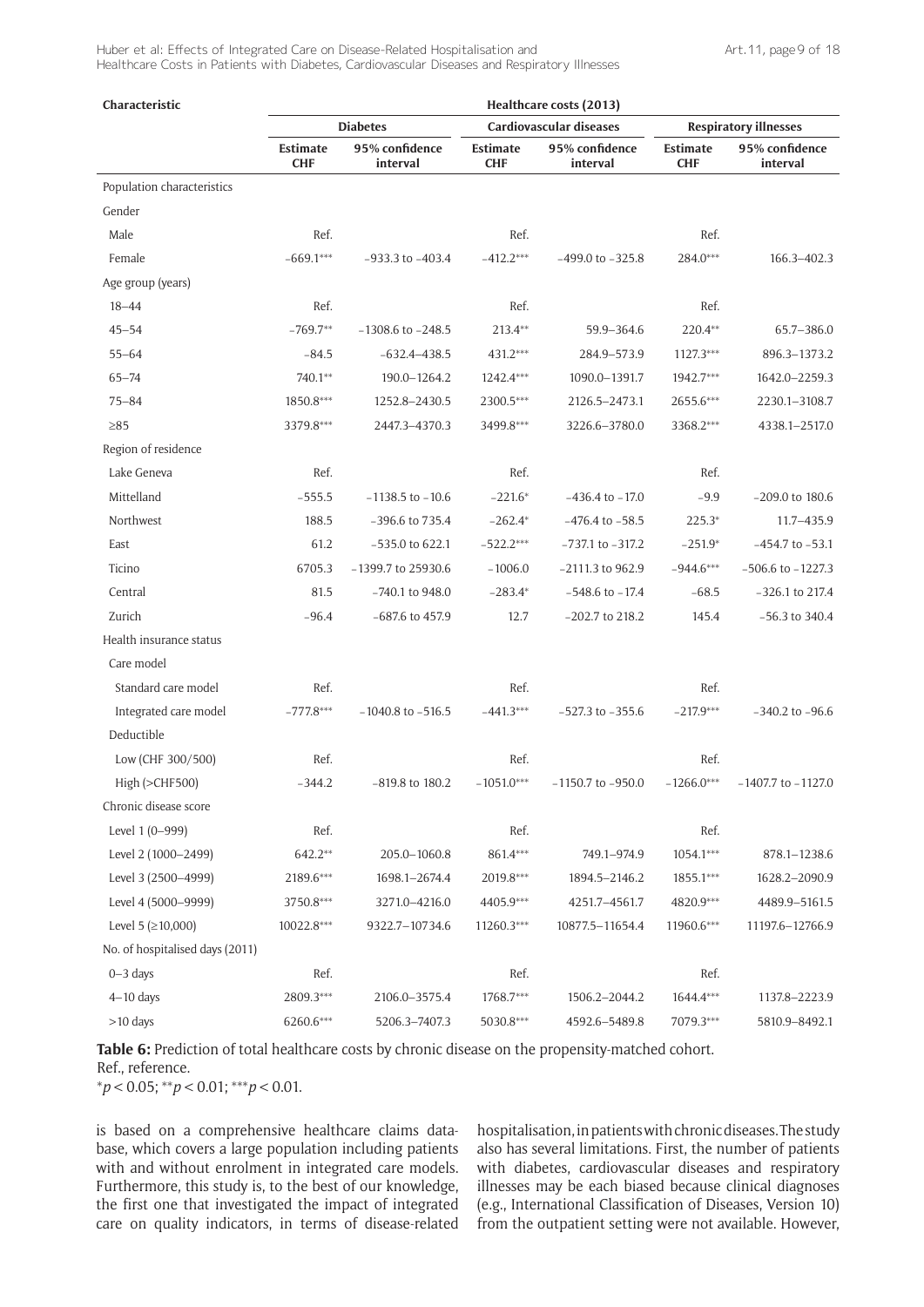diagnoses based on prescribed drugs are a valid proxy for clinical diagnoses and widely used in epidemiological and outcomes research to assess prevalence [18, 22]. For example, Cossman et al. [26] showed that prescription data are a useful proxy for disease-specific prevalence. Also, Chini et al. [27] concluded that drug data are a reliable source for prevalence estimates of chronic conditions. Especially the use of prescriptions for anti-diabetic drugs and for chronic obstructive pulmonary disease drugs respectively could be used for a precise identification of patients with diabetes [28, 29] and patients with chronic obstructive pulmonary disease respectively [30] across large populations. Second, although using drug data as proxy diagnosis is a valid approach, it did not allow us to differentiate between particular diseases within each chronic disease group. Some elements (WHO Anatomical Therapeutic Chemical codes) could not be uniquely assigned to a given disease. Within the diabetes group, it was not possible to distinguish between diabetes type 1 and type 2, within the group with cardiovascular diseases, between e.g. hypertension and other heart diseases, and within the respiratory illnesses group, between asthma and chronic obstructive pulmonary disease. Therefore, we were limited in the selection of chronic diseases and not able to consider the same categories of chronic patients as used in the study of Martínez-González et al. [4]. On the other side, we were able to identify three highly prevalent chronic diseases, where especially integrated care might makes sense and can help to avoid worsening health or to prevent the development of (further) comorbidities. Third, we are aware of the fact of potentially mismeasured or missing covariates such as variables indicating patients' health status. Since medical diagnoses from the outpatient setting and further clinical parameters (e.g. laboratory values, body mass index, smoking) are not available in our data, we used drug-based diagnoses as a proxy for clinical diagnoses. For example, to measure patients' comorbidity we used the Chronic Disease Score, a prescription-based morbidity

# **Appendix**

| <b>Chronic disease</b>     | <b>Identification via ATC code</b>                            | Identification via ICD-10 code                                                            |
|----------------------------|---------------------------------------------------------------|-------------------------------------------------------------------------------------------|
| Diabetes mellitus          | A10A, A10B, A10X                                              | $E10-14$                                                                                  |
| Cardiovascular<br>diseases | B01AA, B01AC, B01AX,<br>B01AE07, C01-03, C04A,<br>$C_{07-09}$ | I10-I15, I20-I25, I26-I28, I47-I50,<br>161-166, 167.0, 167.2, 167.4, 170-72,<br>I73.9.174 |
| Respiratory illnesses      | R03                                                           | $I41 - 46$                                                                                |

**Table A1:** Classification of patients with chronic diseases.

| <b>Chronic disease</b>  | Disease-related hospitalisation according ICD-10 classification                                           |
|-------------------------|-----------------------------------------------------------------------------------------------------------|
| Diabetes mellitus       | E10–E14, I20–I25, I61–I66, I67.0, I67.2, I67.4, N17–N19, N08.3, H28.0, H36.0, I70, I79.2, G59.0,<br>G63.2 |
| Cardiovascular diseases | I10-I15, I20-I28, I47-I50, I61-I66, I67.0, I67.2, I67.4, I70-I72, I73.9, I74                              |
| Respiratory illnesses   | J41-J47 (excl. J43.0)                                                                                     |

**Table A2:** Classification of disease-related hospitalisations.

measure. The included comorbidities may be biased because not all WHO Anatomical Therapeutic Chemical codes could be uniquely assigned to the treatment of a given disease. However, the Chronic Disease Score is the most frequently used and validated prescription-based method to determine chronic morbidity. Fourth, we did not distinguish between patients suffering from two or three chronic diseases simultaneously (diabetes, cardiovascular diseases, respiratory illnesses); thus, it is possible that for example a patient with diabetes belongs to the group with diabetes as well as to the group with cardiovascular diseases. However, we are quite confident that the allocation has not greatly influenced our results, since we adjusted for the comorbidity status (including diabetes, cardio vascular disease, asthma/chronic obstructive pulmonary disease, respectively) in each of the analysis. Fifth, estimates of healthcare cost may be slightly too low because approximately 1.5% of the healthcare costs were not paid by the health insurer but directly by the patient (out-of-pocket).

## **Conclusion**

These study findings contribute to the ongoing political discussion on the efficiency and also the further promotion of integrated care models and provide valuable information for an improved and more effective care of patients with chronic diseases. Integrated care should be seen as a key issue in healthcare quality and also more addressed in clinical, public health and health policy debates.

### **Competing Interests**

The authors declare that they have no competing interests.

# **Reviewers**

PD Dr. **Peter Berchtold**, college M, Bern, Switzerland.

**Marie-Annick Le Pogam**, MD, MPH, PhD student, Institute of Social and Preventive Medicine (IUMSP), Lausanne (Switzerland).

One anonymous reviewer.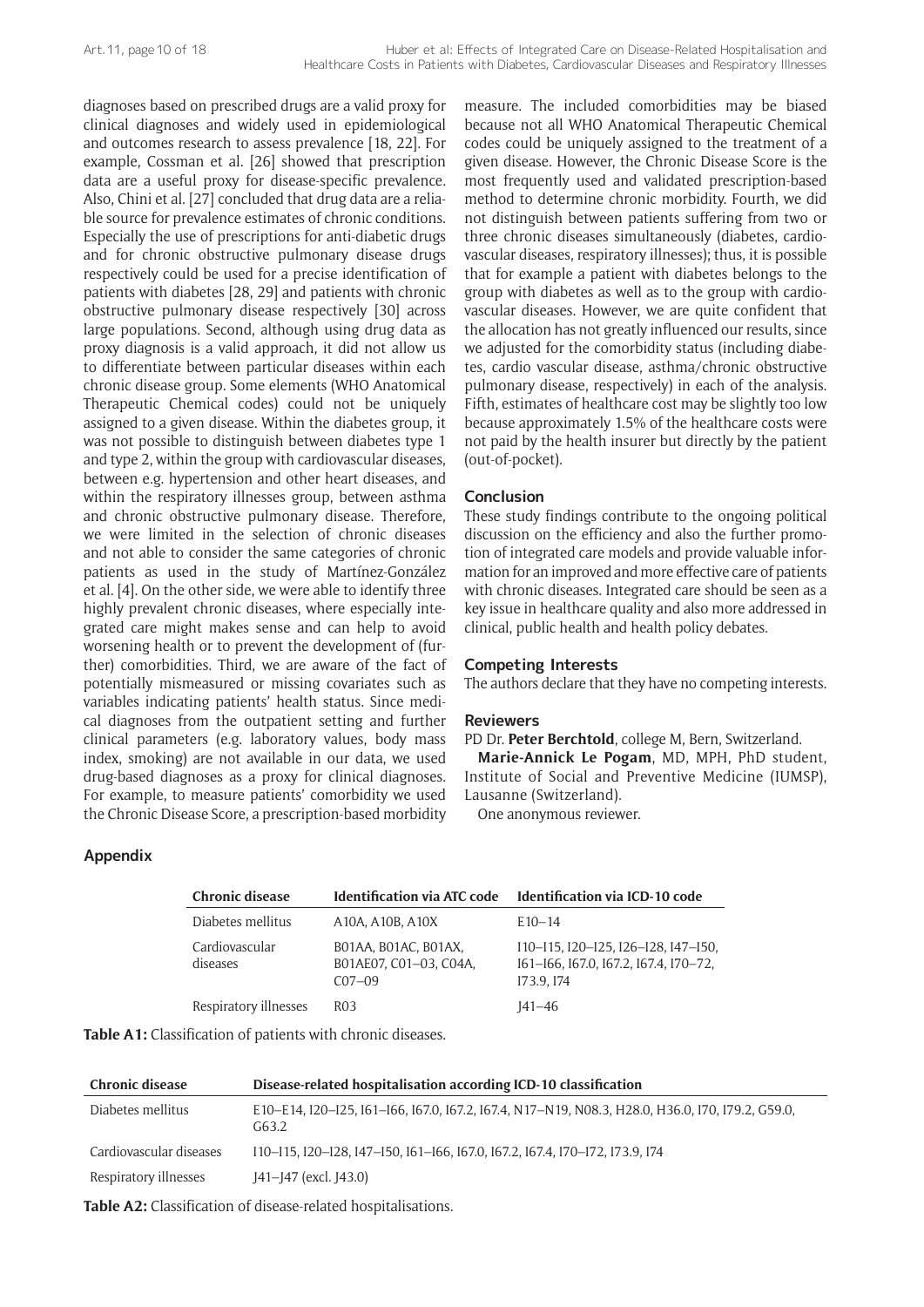| Characteristic                    | <b>Patients with diabetes</b><br>$n = 36,532$ | <b>Patients with cardiovascular</b><br>diseases $n = 186,986$ | <b>Patients with respiratory</b><br>illnesses $n = 45,364$ |
|-----------------------------------|-----------------------------------------------|---------------------------------------------------------------|------------------------------------------------------------|
|                                   | $n (\%)$                                      | $n (\%)$                                                      | $n\left(\% \right)$                                        |
| Population characteristics (2012) |                                               |                                                               |                                                            |
| Male                              | 20052 (54.9)                                  | 85832 (45.9)                                                  | 19447 (42.9)                                               |
| Mean age (sd)                     | 67.2(13.0)                                    | 68.2 (13.7)                                                   | 58.9 (18.1)                                                |
| Age group (years)                 |                                               |                                                               |                                                            |
| $18 - 44$                         | 2033(5.6)                                     | 10455(5.6)                                                    | 10447 (23.0)                                               |
| $45 - 54$                         | 3739 (10.2)                                   | 18727 (10.0)                                                  | 6633 (14.6)                                                |
| $55 - 64$                         | 7929 (21.7)                                   | 37159 (19.9)                                                  | 8302 (18.3)                                                |
| $65 - 74$                         | 11059 (30.3)                                  | 52590 (28.1)                                                  | 9970 (22.0)                                                |
| $75 - 84$                         | 9376 (25.7)                                   | 49459 (26.5)                                                  | 7714 (17.0)                                                |
| $\geq 85$                         | 2396 (6.6)                                    | 18596 (10.0)                                                  | 2298 (5.1)                                                 |
| Region of residence               |                                               |                                                               |                                                            |
| Lake Geneva                       | 5465 (15.0)                                   | 23980 (12.8)                                                  | 7203 (15.9)                                                |
| Mittelland                        | 7208 (19.7)                                   | 35900 (19.2)                                                  | 8601 (19.0)                                                |
| Northwest                         | 5732 (15.7)                                   | 29611 (15.8)                                                  | 7067 (15.6)                                                |
| East                              | 4966 (13.6)                                   | 26843 (14.4)                                                  | 5695 (12.6)                                                |
| Ticino                            | 2539 (7.0)                                    | 12355(6.6)                                                    | 2879 (6.4)                                                 |
| Central                           | 2476 (6.8)                                    | 1337(7.1)                                                     | 3051(6.7)                                                  |
| Zurich                            | 8146 (22.3)                                   | 44960 (24.0)                                                  | 10868 (24.0)                                               |
| Health insurance status           |                                               |                                                               |                                                            |
| Integrated care model             | 6263 (17.1)                                   | 35889 (19.2)                                                  | 8749 (19.3)                                                |
| Deductible                        |                                               |                                                               |                                                            |
| High (>CHF500)                    | 1775 (4.9)                                    | 17125 (9.2)                                                   | 4951 (10.9)                                                |
| Low (CHF300/500)                  | 34757 (94.1)                                  | 169861 (90.8)                                                 | 40413 (89.1)                                               |
| Chronic disease score (CDS)       |                                               |                                                               |                                                            |
| Mean CDS (sd)                     | 7746 (6128.9)                                 | 5713 (5250.8)                                                 | 6823 (6113.6)                                              |
| Level 1 (0-999)                   | 1616 (4.4)                                    | 25742 (13.8)                                                  | 6874 (15.2)                                                |
| Level 2 (1000-2499)               | 6880 (18.8)                                   | 30316 (16.2)                                                  | 5922 (13.1)                                                |
| Level 3 (2500-4999)               | 5671 (15.5)                                   | 42423 (22.7)                                                  | 8388 (18.5)                                                |
| Level 4 (5000-9999)               | 12394 (33.9)                                  | 59855 (32.0)                                                  | 14736 (32.5)                                               |
| Level 5 ( $\geq$ 10000)           | 9971 (27.3)                                   | 28650 (15.3)                                                  | 9444 (20.8)                                                |
| Hospitalisation (2011)            | 7564 (20.7)                                   | 36747 (19.7)                                                  | 8952 (19.7)                                                |
| No. of hospitalised days (2011)   |                                               |                                                               |                                                            |
| Mean days (sd)                    | 3.7(13.8)                                     | 3.3(12.8)                                                     | 3.4(13.3)                                                  |
| $0 - 3$ days                      | 30356 (83.1)                                  | 157966 (84.5)                                                 | 38311 (84.5)                                               |
| $4-10$ days                       | 2827(7.7)                                     | 14028 (7.5)                                                   | 3387 (7.5)                                                 |
| >10 days                          | 3349 (9.2)                                    | 14992 (8.0)                                                   | 3666(8.1)                                                  |

**Table A3:** Patients characteristics by chronic disease before propensity-matching.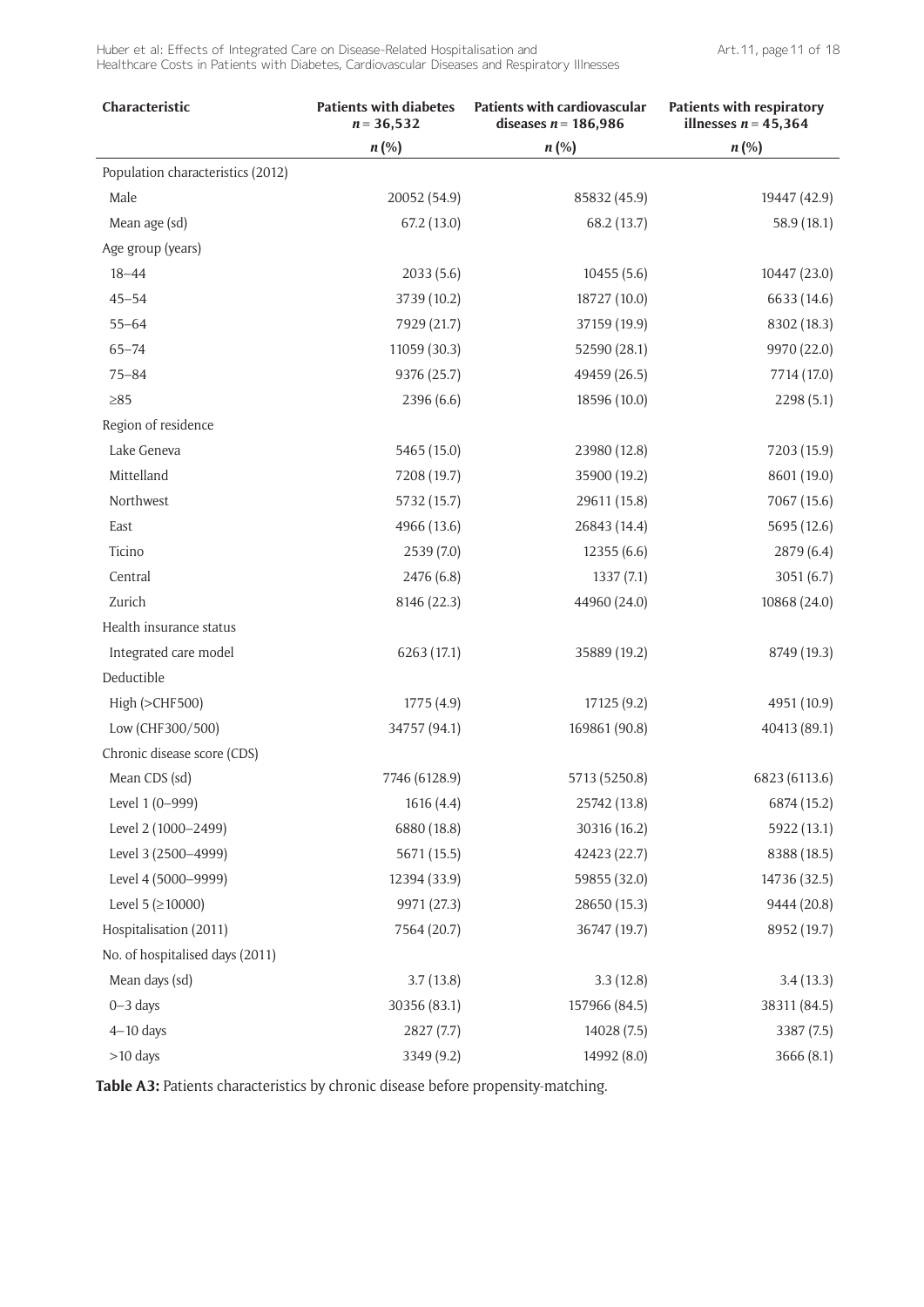l,

|                             |                      |                      | Summary of balance for all data |                  |                |          |         |
|-----------------------------|----------------------|----------------------|---------------------------------|------------------|----------------|----------|---------|
|                             | <b>Means Treated</b> | <b>Means Control</b> | <b>SD Control</b>               | <b>Mean Diff</b> | eQQ Med        | eQQ Mean | eQQ Max |
| Distance                    | 0.2134               | 0.1627               | 0.0854                          | 0.0507           | 0.0583         | 0.0507   | 0.0942  |
| Age in years                | 67.1062              | 67.2526              | 13.0728                         | $-0.1464$        |                | 0.6077   | 3       |
| <b>CDS</b>                  | 7140.5362            | 7871.5302            | 6175.6716                       | $-730.9941$      | 775            | 741.2724 | 4399    |
| Ded_high                    | 0.0497               | 0.0484               | 0.2145                          | 0.0013           | $\overline{0}$ | 0.0013   | 1       |
| Geneva                      | 0.065                | 0.1671               | 0.3731                          | $-0.1021$        | $\overline{0}$ | 0.1022   | 1       |
| Mittelland                  | 0.2071               | 0.1953               | 0.3964                          | 0.0118           | $\overline{0}$ | 0.0118   | 1       |
| Northwest                   | 0.2612               | 0.1353               | 0.3421                          | 0.1259           | $\overline{0}$ | 0.1258   | 1       |
| East                        | 0.2087               | 0.1209               | 0.326                           | 0.0878           | $\overline{0}$ | 0.0878   | 1       |
| Ticino                      | 0.0008               | 0.0837               | 0.277                           | $-0.0829$        | $\overline{0}$ | 0.083    | 1       |
| Central                     | 0.0375               | 0.074                | 0.2618                          | $-0.0365$        | $\overline{0}$ | 0.0366   | 1       |
| Zurich                      | 0.2197               | 0.2237               | 0.4167                          | $-0.004$         | $\overline{0}$ | 0.004    | 1       |
| No. of hospitalised<br>days | 3.243                | 3.8468               | 14.0993                         | $-0.6038$        | $\overline{0}$ | 0.6302   | 189     |

|                             |                      |                      | Summary of balance for matched data |                  |                  |                |              |
|-----------------------------|----------------------|----------------------|-------------------------------------|------------------|------------------|----------------|--------------|
|                             | <b>Means Treated</b> | <b>Means Control</b> | <b>SD Control</b>                   | <b>Mean Diff</b> | eQQ Med          | eQQ Mean       | eQQ Max      |
| Distance                    | 0.2134               | 0.2134               | 0.068                               | $\overline{0}$   | $\overline{0}$   | $\Omega$       | 4.00E-04     |
| Age in years                | 67.1062              | 67.0564              | 12.551                              | 0.0498           | $\overline{0}$   | 0.5307         | $4.00E + 00$ |
| <b>CDS</b>                  | 7140.5362            | 6966.2443            | 5491.9203                           | 174.2919         | 27               | 178.753        | $1.67E + 04$ |
| Ded_high                    | 0.0497               | 0.0474               | 0.2126                              | 0.0022           | $\boldsymbol{0}$ | 0.0022         | $1.00E + 00$ |
| Geneva                      | 0.065                | 0.0664               | 0.249                               | $-0.0014$        | $\overline{0}$   | 0.0014         | $1.00E + 00$ |
| Mittelland                  | 0.2071               | 0.2058               | 0.4043                              | 0.0013           | $\overline{0}$   | 0.0013         | $1.00E + 00$ |
| <b>Northwest</b>            | 0.2612               | 0.2561               | 0.4365                              | 0.0051           | $\overline{0}$   | 0.0051         | $1.00E + 00$ |
| East                        | 0.2087               | 0.2109               | 0.408                               | $-0.0022$        | $\overline{0}$   | 0.0022         | $1.00E + 00$ |
| Ticino                      | 0.0008               | 0.0008               | 0.0282                              | $\overline{0}$   | $\overline{0}$   | $\overline{0}$ | $0.00E + 00$ |
| Central                     | 0.0375               | 0.0367               | 0.1881                              | 0.0008           | $\overline{0}$   | 0.0008         | $1.00E + 00$ |
| Zurich                      | 0.2197               | 0.2232               | 0.4164                              | $-0.0035$        | $\overline{0}$   | 0.0035         | $1.00E + 00$ |
| No. of hospitalised<br>days | 3.243                | 3.0838               | 12.0279                             | 0.1592           | $\boldsymbol{0}$ | 0.179          | $2.50E + 01$ |

|                             |            |                  | <b>Percent Balance Improvement</b> |                  |
|-----------------------------|------------|------------------|------------------------------------|------------------|
|                             | Mean Diff. | eQQ Med          | eQQ Mean                           | eQQ Max          |
| Distance                    | 99.9961    | 99.998           | 99.9881                            | 99.5987          |
| Age in years                | 65.9777    | 100              | 12.6642                            | $-33.3333$       |
| <b>CDS</b>                  | 76.1569    | 96.5161          | 75.8857                            | $-280.3137$      |
| Ded_high                    | $-73.2294$ | $\boldsymbol{0}$ | $-75$                              | $\overline{0}$   |
| Geneva                      | 98.5928    | $\overline{0}$   | 98.5938                            | $\boldsymbol{0}$ |
| Mittelland                  | 89.1814    | $\overline{0}$   | 89.1892                            | $\overline{0}$   |
| Northwest                   | 95.9416    | $\boldsymbol{0}$ | 95.9391                            | $\overline{0}$   |
| East                        | 97.4541    | $\overline{0}$   | 97.4545                            | $\overline{0}$   |
| Ticino                      | 100        | $\mathbf{0}$     | 100                                | 100              |
| Central                     | 97.8136    | $\boldsymbol{0}$ | 97.8166                            | $\mathbf{0}$     |
| Zurich                      | 11.2542    | $\overline{0}$   | 12                                 | $\overline{0}$   |
| No. of hospitalised<br>days | 73.6366    | $\mathbf{0}$     | 71.5987                            | 86.7725          |

**Table A4:** Results showing the effectiveness of the propensity score matching among patients with diabetes.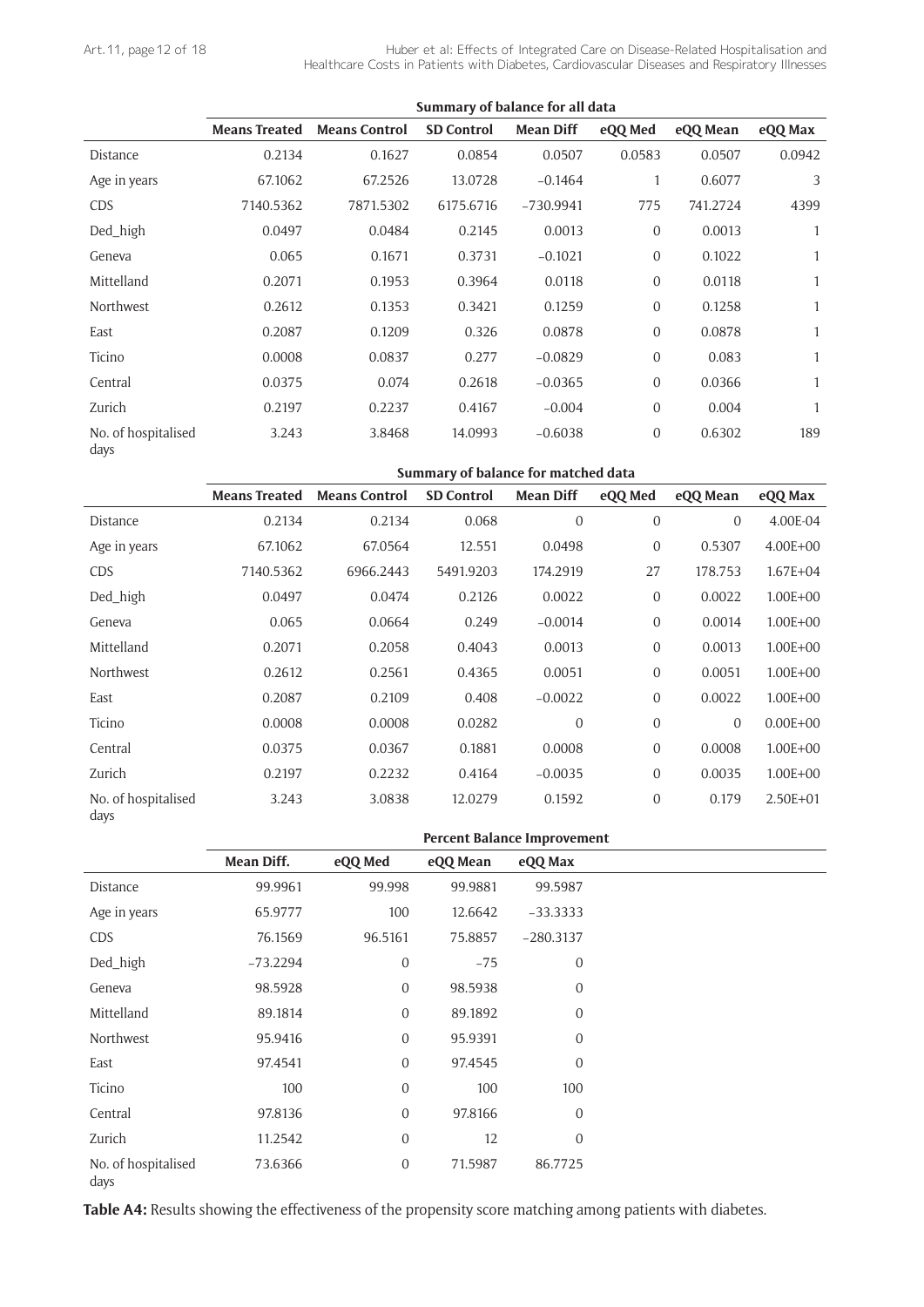

Figure A1: Propensity score before and after matching in patients with diabetes, cardiovascular diseases and respiratory illnesses.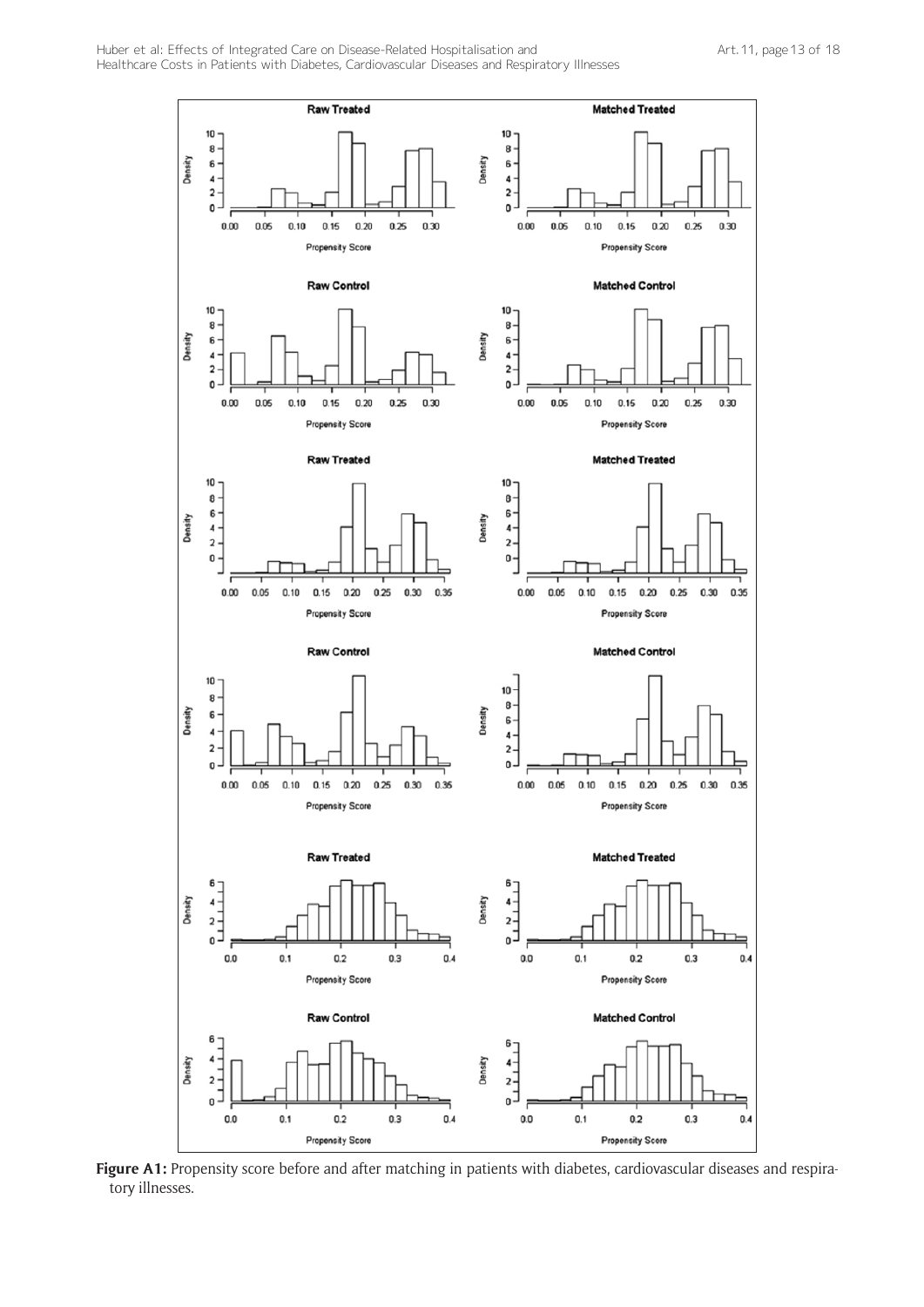

**Figure A2:** Distribution of propensity score in patients with diabetes, cardiovascular diseases and respiratory illnesses.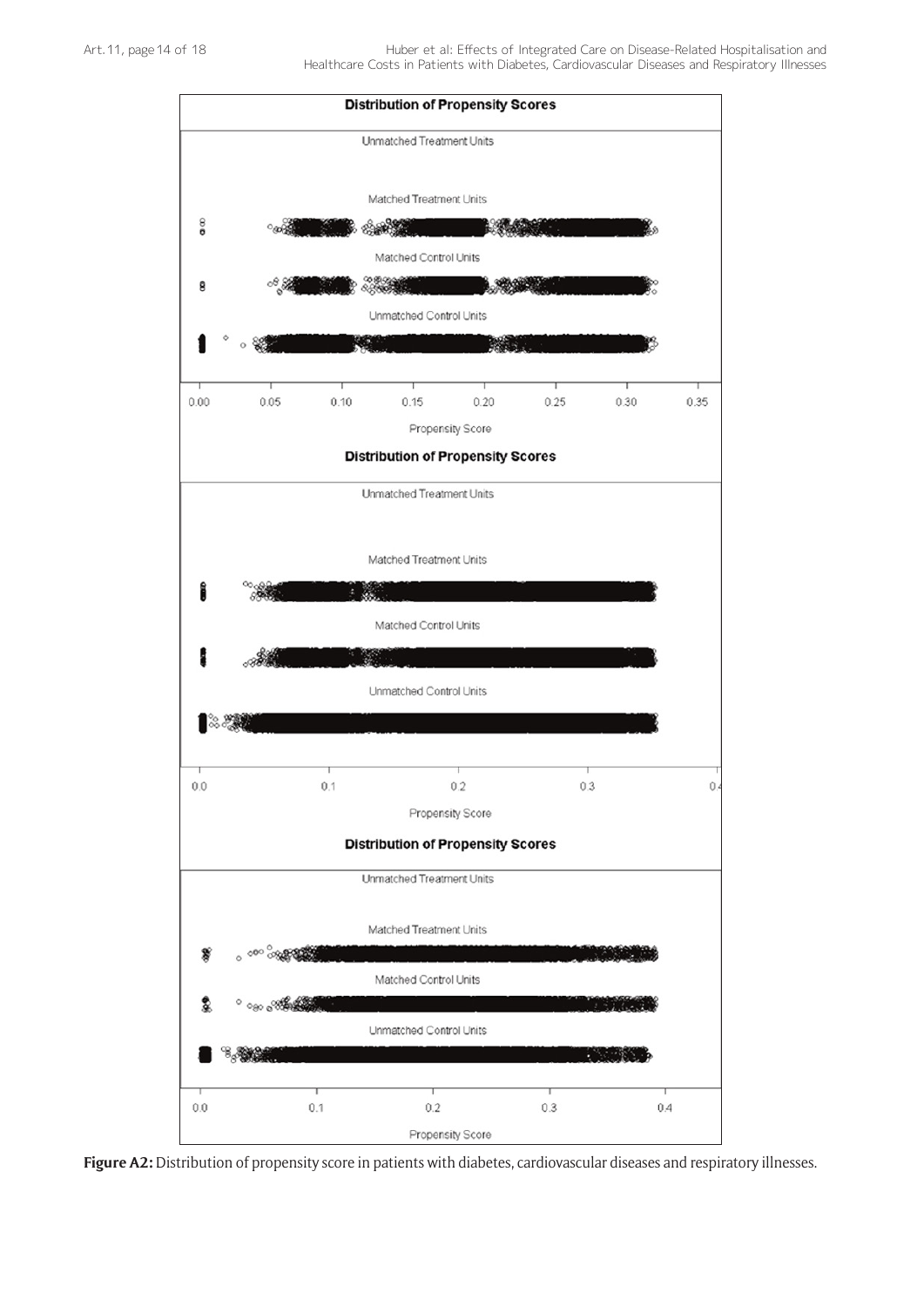|                          |                      |                                     | Summary of balance for all data    |                  |                  |              |                |
|--------------------------|----------------------|-------------------------------------|------------------------------------|------------------|------------------|--------------|----------------|
|                          | <b>Means Treated</b> | <b>Means Control</b>                | <b>SD Control</b>                  | <b>Mean Diff</b> | eQQ Med          | eQQ Mean     | eQQ Max        |
| Distance                 | 0.2337               | 0.182                               | 0.0916                             | 0.0517           | 0.0463           | 0.0517       | 0.1126         |
| Age in years             | 67.9767              | 68.2904                             | 13.7438                            | $-0.3137$        | $\mathbf{1}$     | 0.5933       | 3              |
| CDS                      | 5121.7543            | 5853.2708                           | 5314.8696                          | $-731.5165$      | 723              | 731.95       | 8342           |
| Ded_high                 | 0.1071               | 0.0879                              | 0.2831                             | 0.0192           | $\mathbf{0}$     | 0.0192       | $\mathbf{1}$   |
| Geneva                   | 0.0506               | 0.1467                              | 0.3538                             | $-0.0961$        | $\boldsymbol{0}$ | 0.0961       | $\mathbf{1}$   |
| Mittelland               | 0.2045               | 0.189                               | 0.3915                             | 0.0155           | $\boldsymbol{0}$ | 0.0155       | $\mathbf{1}$   |
| Northwest                | 0.2474               | 0.1372                              | 0.3441                             | 0.1102           | $\boldsymbol{0}$ | 0.1102       | $\mathbf{1}$   |
| East                     | 0.2091               | 0.128                               | 0.3341                             | 0.0812           | $\boldsymbol{0}$ | 0.0812       | $\mathbf{1}$   |
| Ticino                   | 0.0009               | 0.0816                              | 0.2737                             | $-0.0806$        | $\mathbf{0}$     | 0.0806       | $\mathbf{1}$   |
| Central                  | 0.0382               | 0.0792                              | 0.2701                             | $-0.041$         | $\boldsymbol{0}$ | 0.041        | $\mathbf{1}$   |
| Zurich                   | 0.2492               | 0.2384                              | 0.4261                             | 0.0109           | $\boldsymbol{0}$ | 0.0109       | 1              |
| No. of hospitalised days | 2.5988               | 3.4439                              | 13.2891                            | $-0.8451$        | $\boldsymbol{0}$ | 0.8484       | 126            |
|                          |                      | Summary of balance for matched data |                                    |                  |                  |              |                |
|                          | <b>Means Treated</b> | <b>Means Control</b>                | <b>SD Control</b>                  | <b>Mean Diff</b> | eQQ Med          | eQQ Mean     | eQQ Max        |
| Distance                 | 0.2337               | 0.2337                              | 0.0662                             | $\mathbf 0$      | $\boldsymbol{0}$ | $\mathbf{0}$ | 0.0003         |
| Age in years             | 67.9767              | 67.8084                             | 13.5411                            | 0.1683           | $\mathbf{0}$     | 0.4208       | $\overline{2}$ |
| CDS                      | 5121.7543            | 4974.4921                           | 4685.194                           | 147.2622         | 37               | 147.2622     | 9616           |
| Ded_high                 | 0.1071               | 0.104                               | 0.3052                             | 0.0031           | $\boldsymbol{0}$ | 0.0031       | $\mathbf{1}$   |
| Geneva                   | 0.0506               | 0.0516                              | 0.2212                             | $-0.001$         | $\boldsymbol{0}$ | 0.001        | $\mathbf{1}$   |
| Mittelland               | 0.2045               | 0.2063                              | 0.4047                             | $-0.0018$        | $\boldsymbol{0}$ | 0.0018       | $\mathbf{1}$   |
| Northwest                | 0.2474               | 0.2422                              | 0.4284                             | 0.0053           | $\mathbf{0}$     | 0.0053       | $\mathbf{1}$   |
| East                     | 0.2091               | 0.2083                              | 0.4061                             | 0.0008           | $\boldsymbol{0}$ | 0.0008       | $\mathbf{1}$   |
| Ticino                   | 0.0009               | 0.0009                              | 0.0303                             | $\overline{0}$   | $\boldsymbol{0}$ | $\mathbf{0}$ | $\overline{0}$ |
| Central                  | 0.0382               | 0.0378                              | 0.1907                             | 0.0004           | $\boldsymbol{0}$ | 0.0004       | $\mathbf{1}$   |
| Zurich                   | 0.2492               | 0.2529                              | 0.4347                             | $-0.0037$        | $\boldsymbol{0}$ | 0.0037       | 1              |
| No. of hospitalised days | 2.5988               | 2.2298                              | 8.943                              | 0.369            | $\boldsymbol{0}$ | 0.369        | 92             |
|                          |                      |                                     | <b>Percent Balance Improvement</b> |                  |                  |              |                |

|                          | Mean Diff. | eQQ Med          | eQQ Mean | eQQ Max          |
|--------------------------|------------|------------------|----------|------------------|
| Distance                 | 99.999     | 100              | 99.9974  | 99.7426          |
| Age in years             | 46.348     | 100              | 29.0753  | 33.3333          |
| <b>CDS</b>               | 79.8689    | 94.8824          | 79.8808  | $-15.2721$       |
| Ded_high                 | 83.6103    | $\mathbf{0}$     | 83.5994  | 0                |
| Geneva                   | 98.9564    | $\boldsymbol{0}$ | 98.9565  | 0                |
| Mittelland               | 88.3166    | $\mathbf{0}$     | 88.3094  | 0                |
| Northwest                | 95.2223    | $\overline{0}$   | 95.2224  | $\boldsymbol{0}$ |
| East                     | 98.9701    | $\overline{0}$   | 98.9701  | 0                |
| Ticino                   | 100        | $\boldsymbol{0}$ | 100      | 100              |
| Central                  | 99.1171    | $\overline{0}$   | 99.1174  | $\mathbf 0$      |
| Zurich                   | 66.4629    | $\mathbf{0}$     | 66.4962  | 0                |
| No. of hospitalised days | 56.3321    | $\overline{0}$   | 56.5015  | 26.9841          |

**Table A5:** Results showing the effectiveness of the propensity score matching among patients with cardiovascular diseases.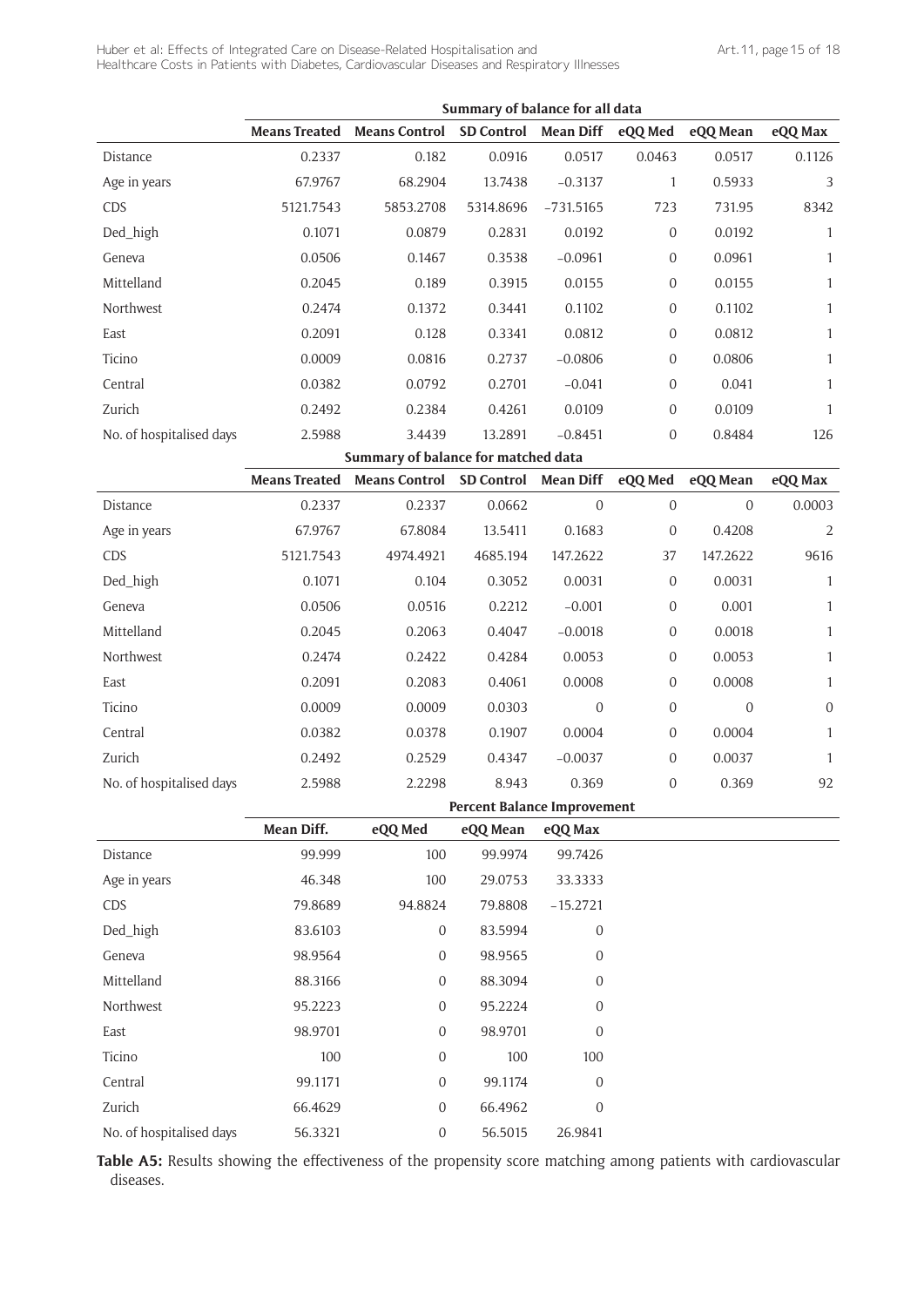|                             |                      |                      | Summary of balance for all data |                  |                  |           |         |
|-----------------------------|----------------------|----------------------|---------------------------------|------------------|------------------|-----------|---------|
|                             | <b>Means Treated</b> | <b>Means Control</b> | <b>SD Control</b>               | <b>Mean Diff</b> | eQQ Med          | eQQ Mean  | eQQ Max |
| Distance                    | 0.225                | 0.1852               | 0.0811                          | 0.0398           | 0.0311           | 0.0398    | 0.1281  |
| Age in years                | 57.0702              | 59.2733              | 17.9302                         | $-2.2031$        | 1                | 2.2023    | 6       |
| <b>CDS</b>                  | 5843.5821            | 7056.6819            | 6215.7646                       | $-1213.0998$     | 1274             | 1214.3879 | 5390    |
| Ded_high                    | 0.1458               | 0.1004               | 0.3005                          | 0.0455           | $\boldsymbol{0}$ | 0.0455    | 1       |
| Geneva                      | 0.1088               | 0.1707               | 0.3763                          | $-0.0619$        | $\overline{0}$   | 0.0619    | 1       |
| Mittelland                  | 0.2145               | 0.1836               | 0.3872                          | 0.0309           | $\mathbf{0}$     | 0.0309    | 1       |
| Northwest                   | 0.2277               | 0.1386               | 0.3455                          | 0.0891           | $\mathbf{0}$     | 0.089     | 1       |
| East                        | 0.1648               | 0.1162               | 0.3204                          | 0.0487           | $\mathbf{0}$     | 0.0487    | 1       |
| Ticino                      | 0.0015               | 0.0783               | 0.2686                          | $-0.0768$        | $\mathbf{0}$     | 0.0768    | 1       |
| Central                     | 0.0405               | 0.0737               | 0.2612                          | $-0.0332$        | $\mathbf{0}$     | 0.0333    | 1       |
| Zurich                      | 0.2422               | 0.2389               | 0.4264                          | 0.0033           | $\mathbf{0}$     | 0.0032    |         |
| No. of<br>hospitalised days | 2.2707               | 3.6888               | 13.9077                         | $-1.4181$        | $\overline{0}$   | 1.427     | 86      |

**Summary of balance for matched data**

|                             | <b>Means Treated</b> | <b>Means Control</b> | <b>SD Control</b> | <b>Mean Diff</b> | eQQ Med          | eQQ Mean       | eQQ Max      |
|-----------------------------|----------------------|----------------------|-------------------|------------------|------------------|----------------|--------------|
| Distance                    | 0.225                | 0.225                | 0.0616            | $\mathbf 0$      | $\boldsymbol{0}$ | $\overline{0}$ | 1.80E-03     |
| Age in years                | 57.0702              | 56.3366              | 18.3466           | 0.7336           | 1                | 0.9846         | $4.00E + 00$ |
| <b>CDS</b>                  | 5843.5821            | 5560.6678            | 5161.4738         | 282.9143         | 118              | 282.9143       | $1.46E + 04$ |
| Ded_high                    | 0.1458               | 0.1423               | 0.3494            | 0.0035           | $\boldsymbol{0}$ | 0.0035         | $1.00E + 00$ |
| Geneva                      | 0.1088               | 0.1182               | 0.3228            | $-0.0094$        | $\mathbf 0$      | 0.0094         | $1.00E + 00$ |
| Mittelland                  | 0.2145               | 0.2161               | 0.4116            | $-0.0016$        | $\boldsymbol{0}$ | 0.0016         | $1.00E + 00$ |
| Northwest                   | 0.2277               | 0.2203               | 0.4144            | 0.0074           | $\boldsymbol{0}$ | 0.0074         | $1.00E + 00$ |
| East                        | 0.1648               | 0.1561               | 0.363             | 0.0087           | $\mathbf 0$      | 0.0087         | $1.00E + 00$ |
| Ticino                      | 0.0015               | 0.0015               | 0.0385            | $\overline{0}$   | $\boldsymbol{0}$ | 0              | $0.00E + 00$ |
| Central                     | 0.0405               | 0.0385               | 0.1925            | 0.0019           | $\boldsymbol{0}$ | 0.0019         | $1.00E + 00$ |
| Zurich                      | 0.2422               | 0.2493               | 0.4326            | $-0.0071$        | $\boldsymbol{0}$ | 0.0071         | $1.00E + 00$ |
| No. of<br>hospitalised days | 2.2707               | 2.0296               | 8.3597            | 0.2411           | $\mathbf 0$      | 0.2525         | $6.50E + 01$ |

**Percent Balance Improvement**

|                             | Mean Diff.  | eQQ Med          | eQQ Mean    | eQQ Max          |
|-----------------------------|-------------|------------------|-------------|------------------|
| Distance                    | 99.9864     | 99.9948          | 99.9755     | 98.6262          |
| Age in years                | 66.7028     | $\boldsymbol{0}$ | 55.2938     | 33.3333          |
| <b>CDS</b>                  | 76.6784     | 90.7378          | 76.7031     | $-171.4286$      |
| Ded_high                    | 92.2086     | $\boldsymbol{0}$ | 92.2111     | $\boldsymbol{0}$ |
| Geneva                      | 84.8611     | $\boldsymbol{0}$ | 84.8708     | $\overline{0}$   |
| Mittelland                  | 94.8211     | $\boldsymbol{0}$ | 94.8148     | $\mathbf 0$      |
| Northwest                   | 91.6597     | $\boldsymbol{0}$ | 91.656      | $\mathbf 0$      |
| East                        | 82.1497     | $\boldsymbol{0}$ | 82.1596     | $\boldsymbol{0}$ |
| Ticino                      | 100         | $\boldsymbol{0}$ | 100         | 100              |
| Central                     | 94.1467     | $\overline{0}$   | 94.1581     | $\overline{0}$   |
| Zurich                      | $-117.8243$ | $\mathbf{0}$     | $-121.4286$ | $\boldsymbol{0}$ |
| No. of<br>hospitalised days | 83.0015     | $\boldsymbol{0}$ | 82.3068     | 24.4186          |

**Table A6:** Results showing the effectiveness of the propensity score matching among patients with respiratory illnesses.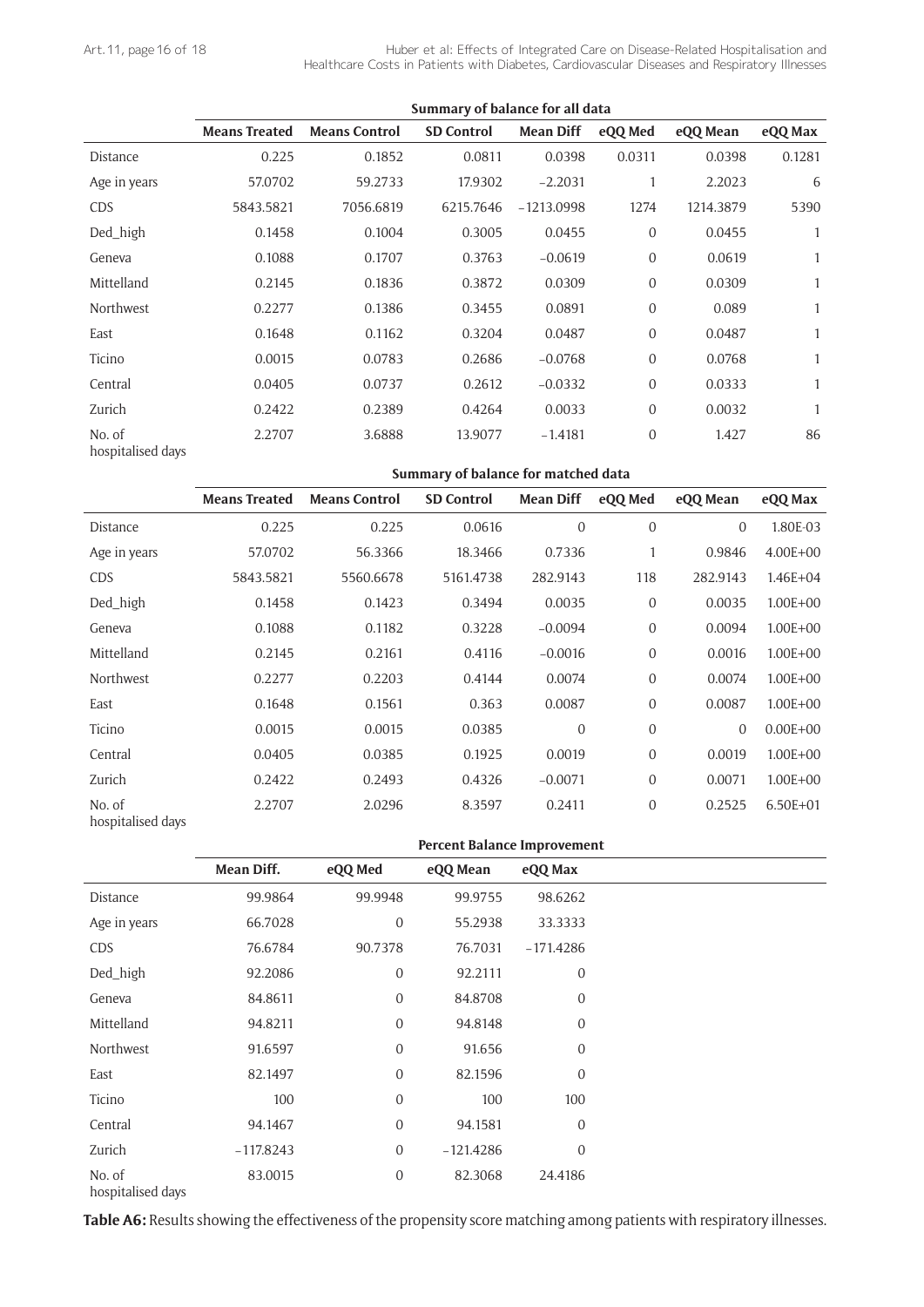# **References**

- 1. **Finsterwald, D.** Managed care Pionierland Schweiz. [Managed care – pioneer country Switzerland.]. Muri: Schriftenreihe der SGGP 75; 2004. [in German].
- 2. **Federal Office of Public Health.** Statistik der obligatorischen Krankenversicherung 2009. [Statistics of compulsory health insurance 2013.]. Berne: Federal Office of Public Health. 2013 [cited 2015 Jun 25]. Available from: [http://www.bag.admin.ch/themen/](http://www.bag.admin.ch/themen/krankenversicherung/01156/index.html?lang=de) [krankenversicherung/01156/index.html?lang=de](http://www.bag.admin.ch/themen/krankenversicherung/01156/index.html?lang=de) [in German].
- 3. **Forum Managed Care.** Erhebung Ärztenetze in der Schweiz [Survey physician networks in Switzerland.]. 2015 [cited 2015 Jun 25]. Available from: <http://fmc.ch/infothek/erhebung-aerztenetze/>[in German].
- 4. **Martínez-González, NA, Berchtold, P, Ullman, K, Busato, A** and **Egger, M.** Integrated care programmes for adults with chronic conditions: a metareview. *International Journal of Quality in Health Care*. 2014; 26(5): 561–70. DOI: [http://dx.doi.](http://dx.doi.org/10.1093/intqhc/mzu071) [org/10.1093/intqhc/mzu071](http://dx.doi.org/10.1093/intqhc/mzu071)
- 5. **Beck, K, Käser, U, Trottmann, M** and **von Rotz, S.** Effizienzsteigerung dank managed care. [Efficiency gains thanks to managed care.]. *Datamaster*. 2009; 5: 15–21 [in German].
- 6. **Reich, O, Rapold, R** and **Flatscher-Thöni, M.** An empirical investigation of the efficiency effects of integrated care models in Switzerland. *International Journal of Integrated Care*. 2012; 12: e2.
- 7. **Schwenkglenks, M, Preiswerk, G, Lehner, R, Weber, F** and **Szucs, TD.** Economic efficiency of gatekeeping compared with fee for service plans: a Swiss example. *Journal of Epidemiology and Community Health*. 2006; 60: 24–30. DOI: [http://dx.doi.](http://dx.doi.org/10.1136/jech.2005.038240) [org/10.1136/jech.2005.038240](http://dx.doi.org/10.1136/jech.2005.038240)
- 8. **Lehmann, H-J** and **Zweifel, P.** Innovation and risk selection in deregulated social health insurance. *Journal of Health Economics*. 2004; 23: 997–1012. DOI: [http://dx.doi.org/10.1016/j.jhealeco.2003.](http://dx.doi.org/10.1016/j.jhealeco.2003.12.007) [12.007](http://dx.doi.org/10.1016/j.jhealeco.2003.12.007)
- 9. **Berchtold, P** and **Peytremann-Bridevaux, I.** Integrated care organizations in Switzerland. *International Journal of Integrated Care*. 2011; 11: e010.
- 10. **Reich, O, Rosemann, T, Rapold, R, Blozik, E** and **Senn, O.** Potentially inappropriate medication use in older patients in Swiss managed care plans: prevalence, determinants and association with hospitalization. *PLoS One*. 2014; 9(8): e105425. DOI: [http://](http://dx.doi.org/10.1371/journal.pone.0105425) [dx.doi.org/10.1371/journal.pone.0105425](http://dx.doi.org/10.1371/journal.pone.0105425)
- 11. **Berchtold, P** and **Hess, K.** Evidenz für Managed Care. [Evidence for managed care.]. 2006. [cited 2015 Jun 25]. Available from[: http://www.obsan.admin.ch/](http://www.obsan.admin.ch/bfs/obsan/de/index/05/publikationsdatenbank.html) [bfs/obsan/de/index/05/publikationsdatenbank.html](http://www.obsan.admin.ch/bfs/obsan/de/index/05/publikationsdatenbank.html) [in German].
- 12. **WHO.** Global health status report on noncommunicable diseases 2010. Geneva: World Health Organization. 2011 [cited 2014 Aug 19]. Available

from: [http://whqlibdoc.who.int/publications/2011/](http://whqlibdoc.who.int/publications/2011/9789240686458_eng.pdf?ua=1) [9789240686458\\_eng.pdf?ua=1.](http://whqlibdoc.who.int/publications/2011/9789240686458_eng.pdf?ua=1)

- 13. **Yach, D, Hawkes, C, Gould, CL** and **Hofman, KJ.** The global burden of chronic diseases: overcoming impediments to prevention and control. *JAMA*. 2004; 291(21): 2616–22. DOI: [http://dx.doi.org/](http://dx.doi.org/10.1001/jama.291.21.2616) [10.1001/jama.291.21.2616](http://dx.doi.org/10.1001/jama.291.21.2616)
- 14. **Robert Wood Johnson Foundation.** Chronic care: making the case for ongoing care. Princeton, NJ: Robert Wood Johnson Foundation. 2010; p. 16 [cited 2014 Aug 19]. Available from[: http://www.rwjf.](http://www.rwjf.org/content/dam/farm/reports/reports/2010/rwjf54583) [org/content/dam/farm/reports/reports/2010/](http://www.rwjf.org/content/dam/farm/reports/reports/2010/rwjf54583) [rwjf54583.](http://www.rwjf.org/content/dam/farm/reports/reports/2010/rwjf54583)
- 15. **Lamers, LM** and **van Vliet, RC.** The Pharmacybased Cost Group model: validating and adjusting the classification of medications for chronic conditions to the Dutch situation. *Health Policy*. 2004; 68(1): 113–21. DOI: [http://dx.doi.org/10.1016/j.](http://dx.doi.org/10.1016/j.healthpol.2003.09.001) [healthpol.2003.09.001](http://dx.doi.org/10.1016/j.healthpol.2003.09.001)
- 16. **Huber, CA, Szucs, TD, Rapold, R** and **Reich, O.** Identifying patients with chronic conditions using pharmacy data in Switzerland: an updated mapping approach to the classification of medications. *BMC Public Health*. 2013; 13: 1030. DOI: [http://dx.doi.](http://dx.doi.org/10.1186/1471-2458-13-1030) [org/10.1186/1471-2458-13-1030](http://dx.doi.org/10.1186/1471-2458-13-1030)
- 17. **Maio, V, Yuen, E, Rabinowitz, C, Louis, D, Jimbo, M, Donatini, A,** et al. Using pharmacy data to identify those with chronic conditions in Emilia Romagna, Italy. *Journal of Health Services Research and Policy*. 2005; 10(4): 232–8. DOI: [http://dx.doi.](http://dx.doi.org/10.1258/135581905774414259) [org/10.1258/135581905774414259](http://dx.doi.org/10.1258/135581905774414259)
- 18. **Tu, K, Manuel, D, Lam, K, Kavanagh, D, Mitiku, TF** and **Guo, H.** Diabetics can be identified in an electronic medical record using laboratory tests and prescriptions. *Journal of Clinical Epidemiology*. 2011; 64(4): 431–5. DOI: [http://dx.doi.org/10.1016/j.](http://dx.doi.org/10.1016/j.jclinepi.2010.04.007) [jclinepi.2010.04.007](http://dx.doi.org/10.1016/j.jclinepi.2010.04.007)
- 19. **Austin, PC.** Some methods of propensity-score matching had superior performance to others: results of an empirical investigation and Monte Carlo simulations. *Biometrical Journal*. 2009; 51(1): 171–84. DOI: [http://dx.doi.org/10.1002/](http://dx.doi.org/10.1002/bimj.200810488) [bimj.200810488](http://dx.doi.org/10.1002/bimj.200810488)
- 20. **Huber, CA, Schneeweiss, S, Signorell, A** and **Reich, O.** Improved prediction of medical expenditures and health care utilization using an updated chronic disease score and claims data. *Journal of Clinical Epidemiology*. 2013; 66(10): 1118–27. DOI: <http://dx.doi.org/10.1016/j.jclinepi.2013.04.011>
- 21. **Ho, DE, Imai, K, King, G** and **Stuart, EA.** MatchIt: nonparametric preprocessing for parametric causal inference. *Journal of Statistical Software*. 2011; 42(8): 1–28. DOI: <http://dx.doi.org/10.18637/jss.v042.i08>
- 22. **Randolph, JJ, Falbe, K, Kureethara, M** and **Balloun, JL.** *Research and Evaluation*. 2014; 19(18): 2.
- 23. **Coleman, K, Austin, BT, Brach, C** and **Wagner, EH.** Evidence on the chronic care model in the new millennium. *Health Affairs*. 2009; 28(1): 75–85. DOI: <http://dx.doi.org/10.1377/hlthaff.28.1.75>